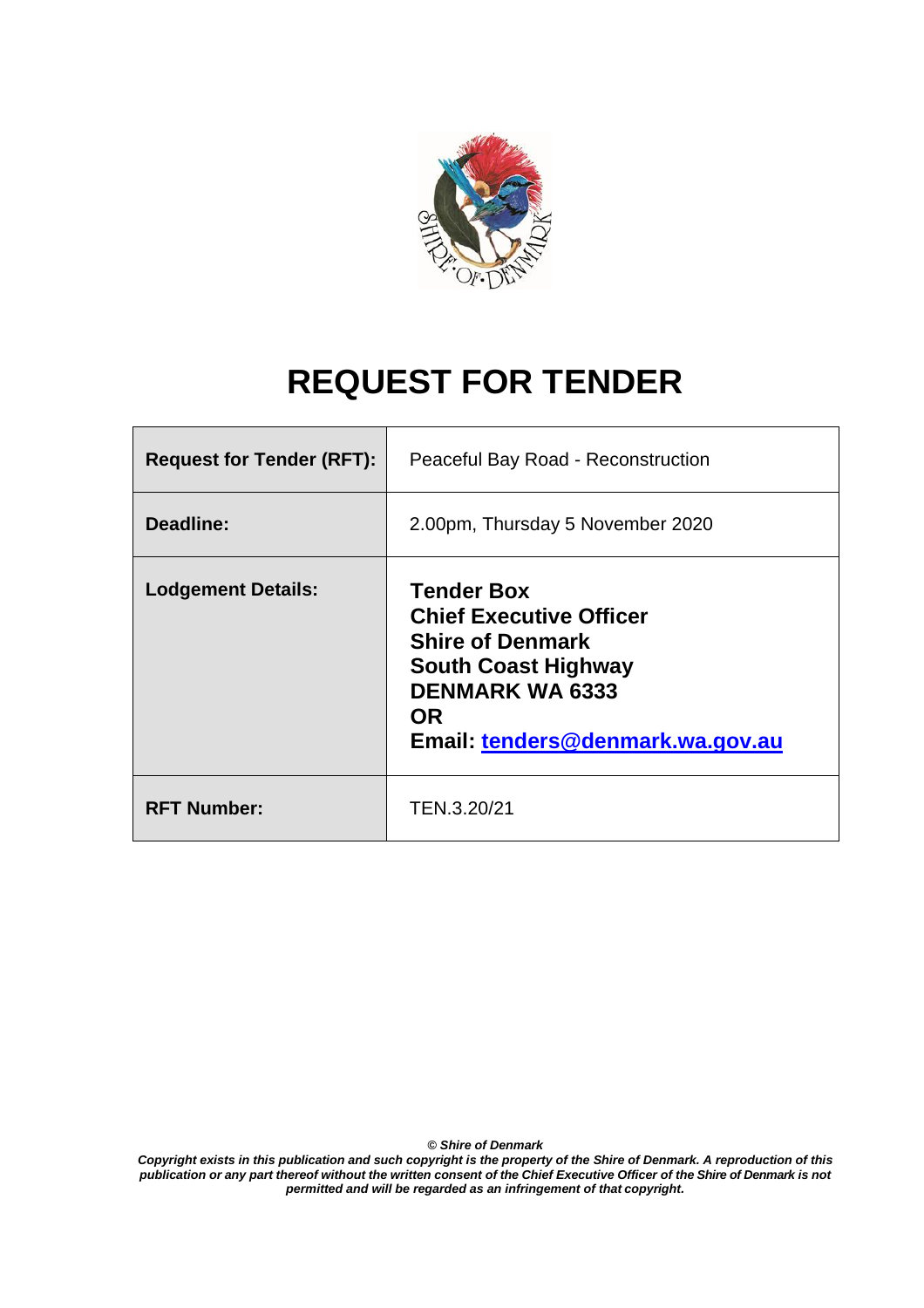# **Table of Contents**

| 1.1     |                           |     |
|---------|---------------------------|-----|
| 1.2     |                           |     |
| 1.3     |                           |     |
| 1.4     |                           |     |
| 1.5     |                           |     |
|         |                           |     |
| 2.1     |                           |     |
| 2.2     |                           |     |
| 2.3     |                           |     |
| 2.4     |                           |     |
| 2.5     |                           |     |
| 2.6     |                           |     |
| 2.7     |                           |     |
| 2.7.1   |                           |     |
| 2.7.2   |                           |     |
| 2.8     |                           |     |
| 2.9     |                           |     |
| 2.10    |                           |     |
| 2.11    |                           |     |
| 2.11.1  |                           |     |
| 2.11.2  |                           |     |
| 2.11.3  |                           |     |
| 2.11.4  |                           |     |
| 2.11.5  |                           |     |
| 2116    | <b>Alternative Offers</b> | .11 |
| 2.11.7  |                           |     |
| 2.11.8  |                           |     |
| 2.11.9  |                           |     |
| 2.11.10 |                           |     |
| 2.11.11 |                           |     |
| 2.11.12 |                           |     |
| 2.11.13 |                           |     |
| 2.11.14 |                           |     |
| 2.11.15 |                           |     |
| 2.11.16 |                           |     |
| 3.      |                           |     |
| 3.1     |                           |     |
| 4.      |                           |     |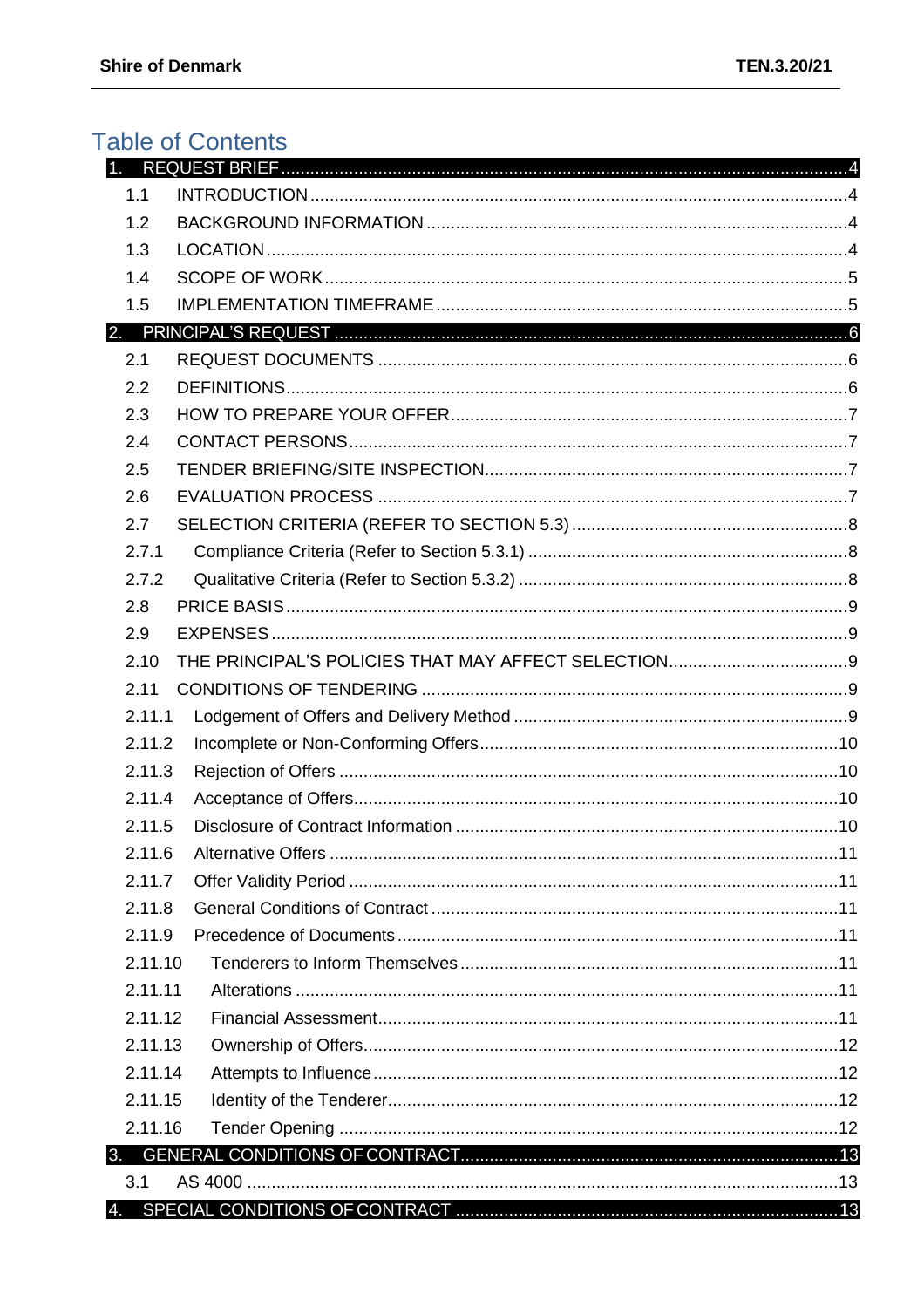| 4.1    |                                                            |  |
|--------|------------------------------------------------------------|--|
| 4.2    |                                                            |  |
| 4.3    |                                                            |  |
| 4.4    |                                                            |  |
| 4.5    |                                                            |  |
| 4.6    |                                                            |  |
| 4.7    |                                                            |  |
| 4.8    |                                                            |  |
|        |                                                            |  |
|        |                                                            |  |
| 5.1    |                                                            |  |
| 5.2    |                                                            |  |
| 5.2.1  |                                                            |  |
| 5.2.2  |                                                            |  |
| 5.2.3  |                                                            |  |
| 5.2.4  |                                                            |  |
| 5.2.5  |                                                            |  |
| 5.2.6  |                                                            |  |
| 5.2.7  |                                                            |  |
| 5.2.8  |                                                            |  |
| 5.2.9  |                                                            |  |
| 5.2.10 |                                                            |  |
| 5.3    |                                                            |  |
| 5.3.1  |                                                            |  |
| 5.3.2  |                                                            |  |
| 5.4    |                                                            |  |
| 5.4.1  |                                                            |  |
| 5.5    | REGIONAL PRICE PREFERENCE QUESTIONNAIRE (REFER TO SHIRE OF |  |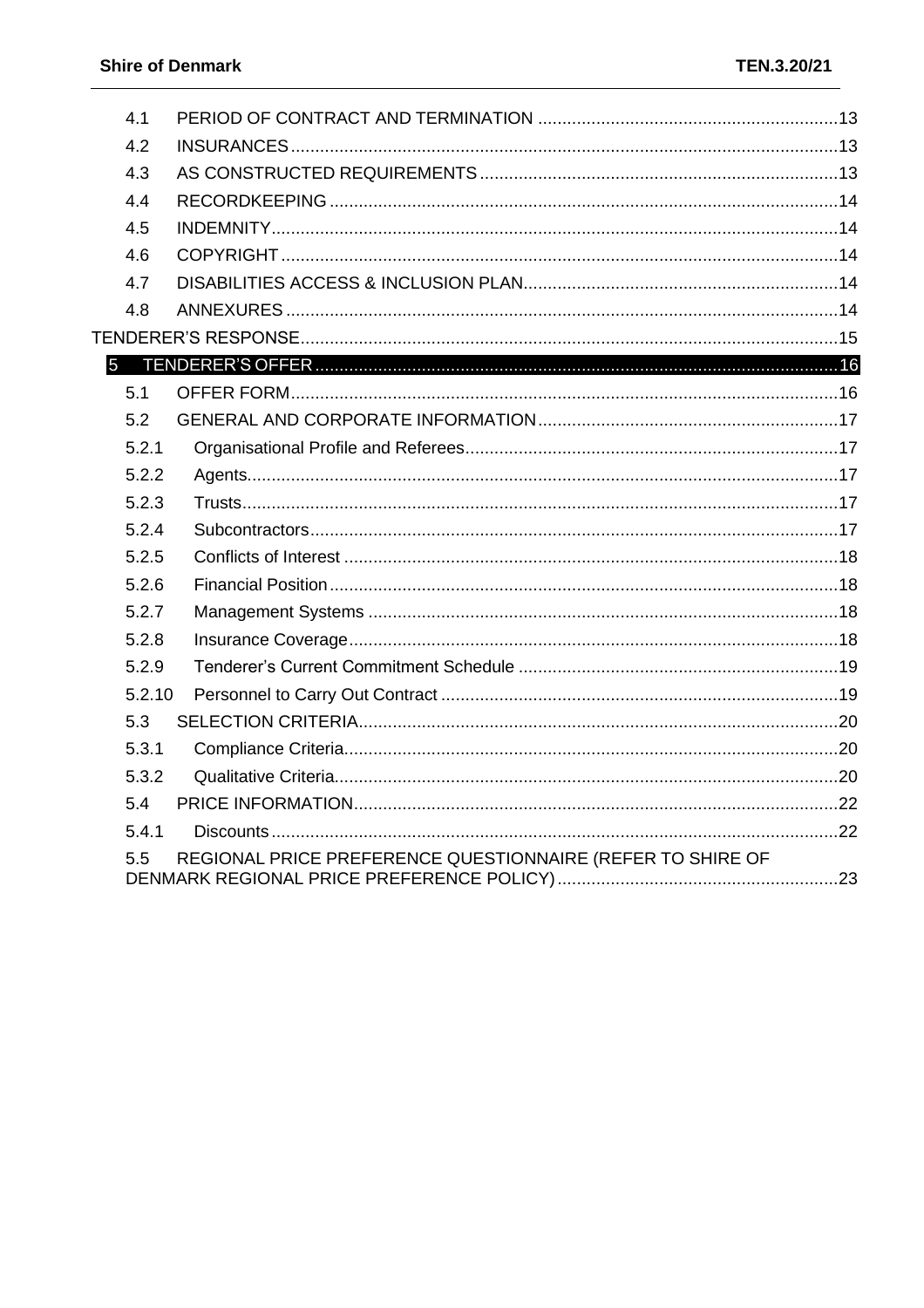# <span id="page-3-0"></span>**1. REQUEST BRIEF**

# <span id="page-3-1"></span>**1.1 INTRODUCTION**

The Shire of Denmark is seeking Tenders from suitable Contractors for the provision of Civil works associated with the Peaceful Bay road Reconstruction.

# <span id="page-3-2"></span>**1.2 BACKGROUND INFORMATION**

Peaceful bay road is located approximately 41 kms west of the Denmark town site. This section of road provides a critical link for the popular tourist designation of Peaceful bay community and surrounding beaches. Peaceful Bay road has been identified as a regional road of significance through the great southern regional road group which has received funding to reseal approximately 5.6 kms and reconstruct the pavement between SLK 2.35 - 2.87 and 3.25 - 5.54.

The existing pavement between SLK 2.35 - 2.87 and 3.25 - 5.54 requires reconstruction due to pavement failure and has been proposed to be lifted by approximate 150mm to protect the pavement from annually raising inlet waters.

The upgrade seeks to rectify the pavement and inlet water issues by lifting the lower sections of the road by 150mm and reconstructing pavement and replacing the aging culverts.

# <span id="page-3-3"></span>**1.3 LOCATION**

The proposed works are located on Peaceful Bay road between SLK 2.35 - 2.87 and 3.25 - 5.54. Refer to locality plan below.

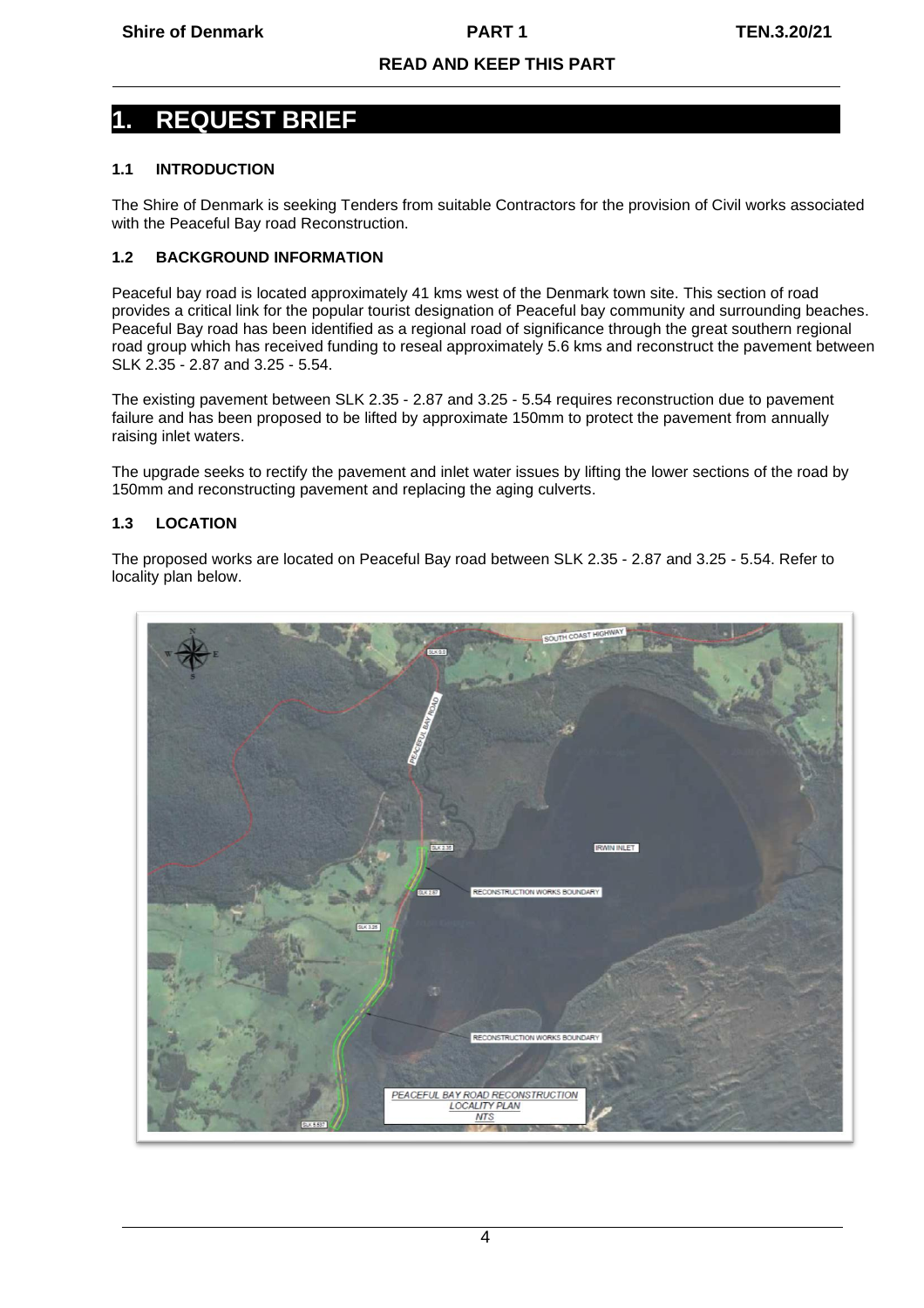# <span id="page-4-0"></span>**1.4 SCOPE OF WORK**

The scope of works involves the following;

- Pavement Construction with a 150mm lift (SLK 2.35 2.87 and 3.25 5.54)
- Drainage Construction (culvert replacement)
- Sealing and street furniture replacement.

The specifications detailing the works are in the attachments.

#### <span id="page-4-1"></span>**1.5 IMPLEMENTATION TIMEFRAME**

These are the anticipated dates which are subject to change.

- Tenders close: 2pm, Thursday 5 November 2020,
- Contract awarded at the November Ordinary Council Meeting on 17th November 2020.
- Contractor take possession of site 2<sup>nd</sup> December 2020.
- Contractor shut down: Leave safe site for Christmas Holiday Period 21 December 2020 1 January 2021.
- Completion timeframe 50 working days from site possession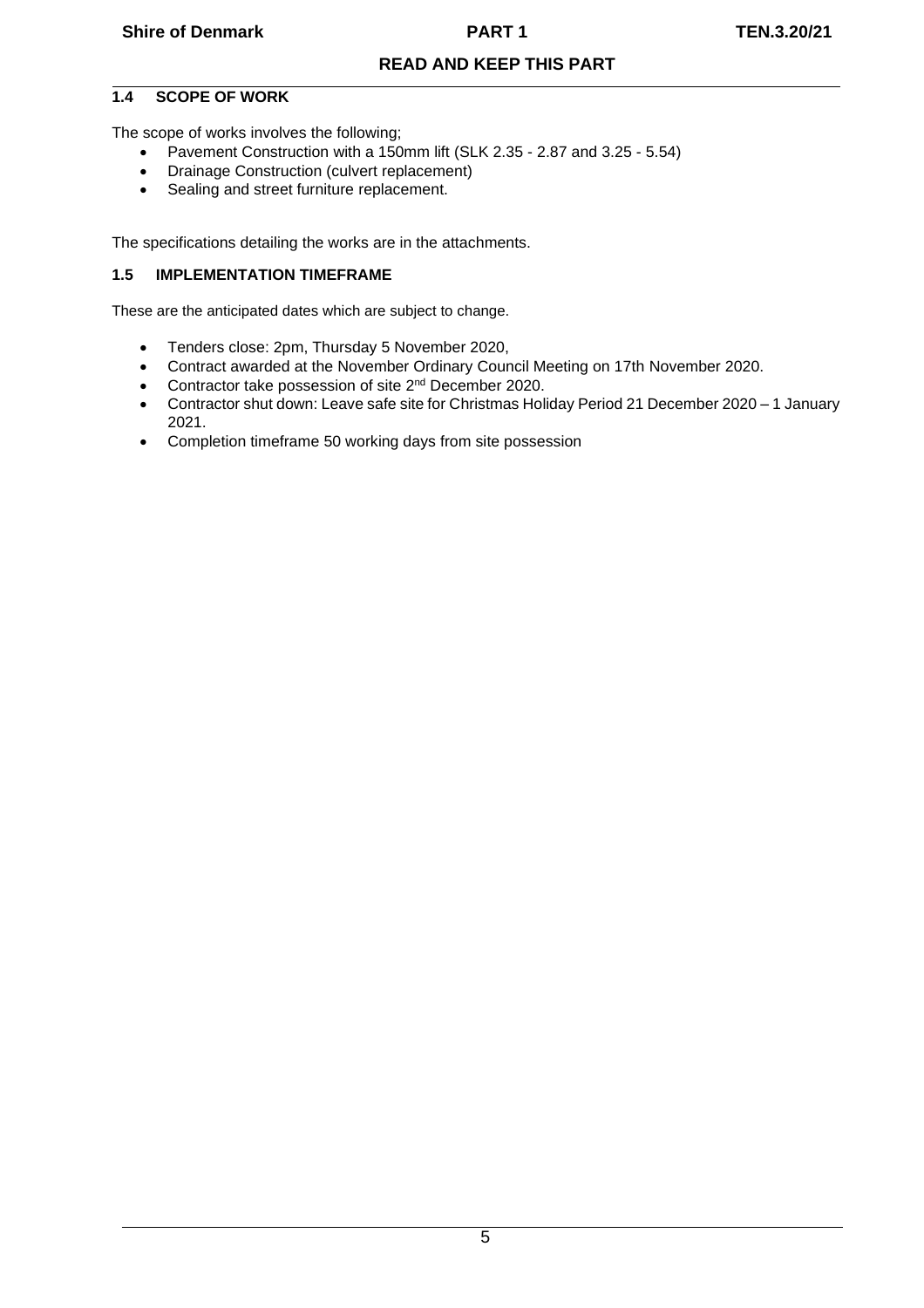# <span id="page-5-0"></span>**2. PRINCIPAL'S REQUEST**

# <span id="page-5-1"></span>**2.1 REQUEST DOCUMENTS**

This Request for Tender is comprised of the following parts:

- (a) Part 1 Request Brief (read and keep this part)
- (b) Part 2 Principal's Request (read and keep this part)
- (c) Part 3 General Conditions of Contract (read and keep this part)
- (d) Part 4 Special Conditions of Contract (read and keep this part)
- (e) Part 5 Tenderer's Offer & Forms (complete and return this part)
- (f) Attachment A Peaceful Bay Road Reconstruction AS 4000 Annexure A (read and keep this part)
- (g) Attachment B Peaceful Bay Road Reconstruction AS 4000 Annexure B (read and keep this part)
- (h) Attachment C Civil Drawings
- (i) Attachment D Price Schedule
- (j) Attachment E Civil Specification

#### **If there are any discrepancies in the information contained within the documentation the following order of precedence will apply:**

- 1. Part 1 5 of this Tender Document not including attachments
- 2. AS 4000 and Annexures
- 3. Civil Drawings
- 4. Civil Specification
- 5. Price Schedule

#### <span id="page-5-2"></span>**2.2 DEFINITIONS**

Below is a summary of some of the important defined terms used in this Request:

**"Attachments"** means the documents you attach as part of your Offer.

**"Alternative Offer"** means a submitted Offer that offers an alternative option on delivering the required goods and/or services.

**"Contract"** means a binding agreement for the provision of goods and or services.

**"Contractor"** means the person, entity or corporation whose Offer is accepted by the Principal, and includes the executors or administrators, successors and assigns of such person, entity or corporation.

**"Deadline"** means the time deadline for lodgement of your Offer.

**"General Conditions of Contract"** means the General Conditions of Contract nominated in Part 3.

**"Incomplete/Non-conforming Offer"** means a submitted Offer that does not fulfil the required Selection Criteria or comply with Tender process stated in the Request.

**"Offer"** means your Offer form, your proposal and all attachments regarding supply of the Requirements.

**"Principal"** means the Shire of Denmark.

**"Request"** means this document.

**"Requirements"** means the goods and/or services and capability requested by the Principal.

**"Selection Criteria"** means the criteria used by the Principal in evaluating your Offer.

**"Special Conditions"** means the additional contractual terms.

**"Specification"** means the statement of Requirements that the Principal requests you to provide if selected.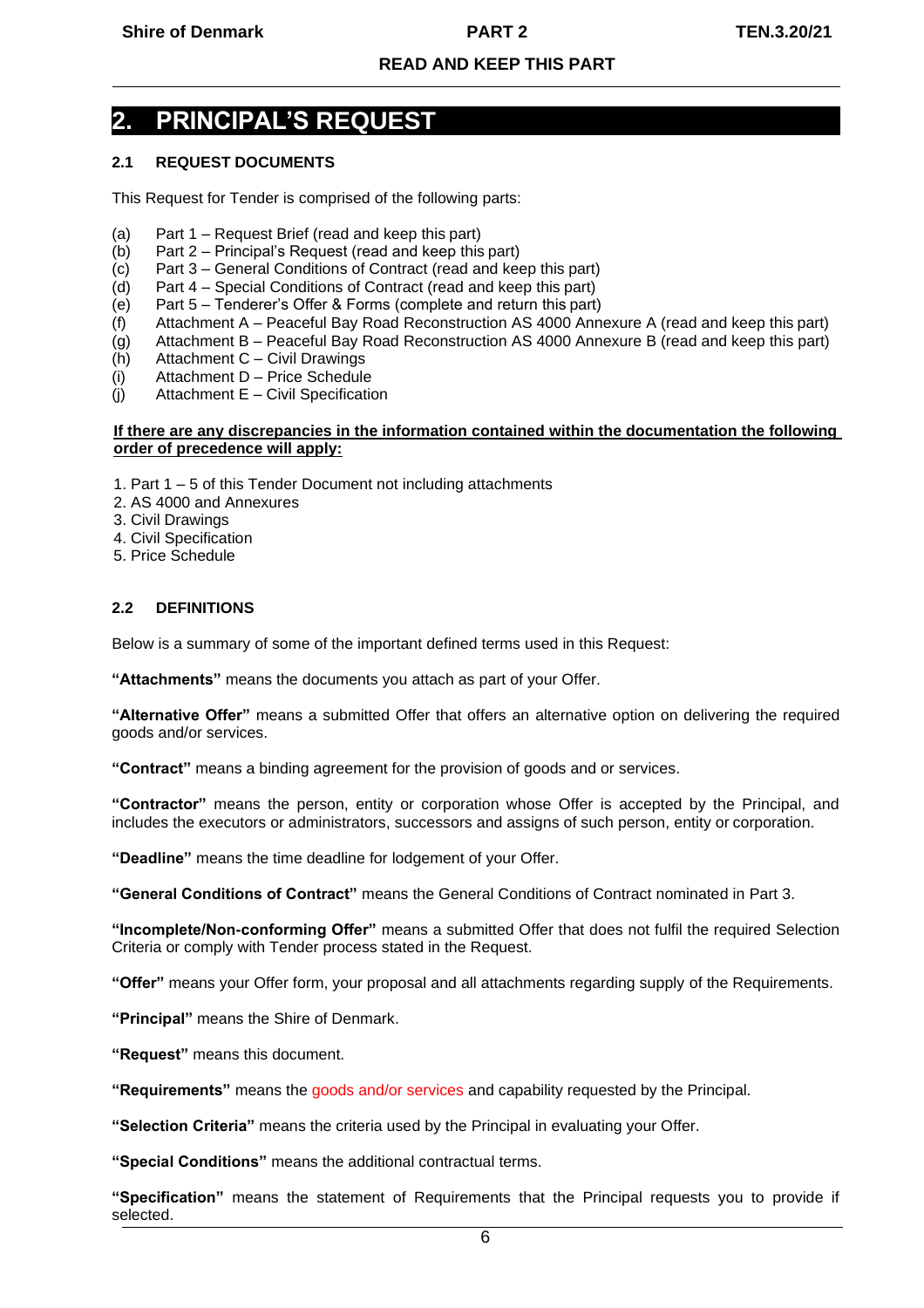**"Tenderer"** means someone who has or intends to submit an Offer to the Principal.

# <span id="page-6-0"></span>**2.3 HOW TO PREPARE YOUR OFFER**

- (a) Carefully read all parts of this document.<br>(b) Ensure you understand the Requirement
- Ensure you understand the Requirements.
- (c) Complete and return the Offer (Part 5) in all respects and include all Attachments.
- (d) Make sure you have signed the Offer Form and responded to all of the Selection Criteria.
- (e) Lodge your Offer before the Deadline.

#### <span id="page-6-1"></span>**2.4 CONTACT PERSONS**

Tenderers should not rely on any information provided by any person(s) other than those listed below:

| <b>Contractual Enquiries</b>           | <b>Specification Enquiries</b>         |
|----------------------------------------|----------------------------------------|
| Name: Martin Buczak                    | Name: Martin Buczak                    |
| Telephone: 08 9848 0322                | Telephone: 08 9848 0322                |
| Email: martin.buczak@denmark.wa.gov.au | Email: martin.buczak@denmark.wa.gov.au |

# <span id="page-6-2"></span>**2.5 TENDER BRIEFING/SITE INSPECTION**

There is a Tender Briefing/Site Inspection. Attendance at this meeting is not mandatory.

Tenderers are requested but not mandatory to attend a site inspection on Friday 23<sup>rd</sup> of October 2020 at 11:30am.

The location of the meeting is at Peaceful Bay road (SLK 2.4, approximately 2.4 km south of the intersection of South Coast highway and Peaceful Bay road)

The site inspection will provide Tenderers with the opportunity to clarify any uncertainties with the contact person prior to the closing of the tender.

Please confirm with the contact person via email lindsey.heymans@denmark.wa.gov.au your attendance at this meeting no later than Thursday 22nd October 2020 COB.

#### <span id="page-6-3"></span>**2.6 EVALUATION PROCESS**

Your Offer will be evaluated based on information provided in your Offer.

The following evaluation methodology will be used:

- (a) Offers are checked for completeness and compliance. Offers that do not contain all information requested (as per Selection Criteria) will be excluded from evaluation.
- (b) The Principal will use the Evaluation Criteria to assist in determining the ability of the Tenderer to provide the requirements.
- (c) Offers are assessed against the responses to the Selection Criteria and shall be scored in accordance with the following table: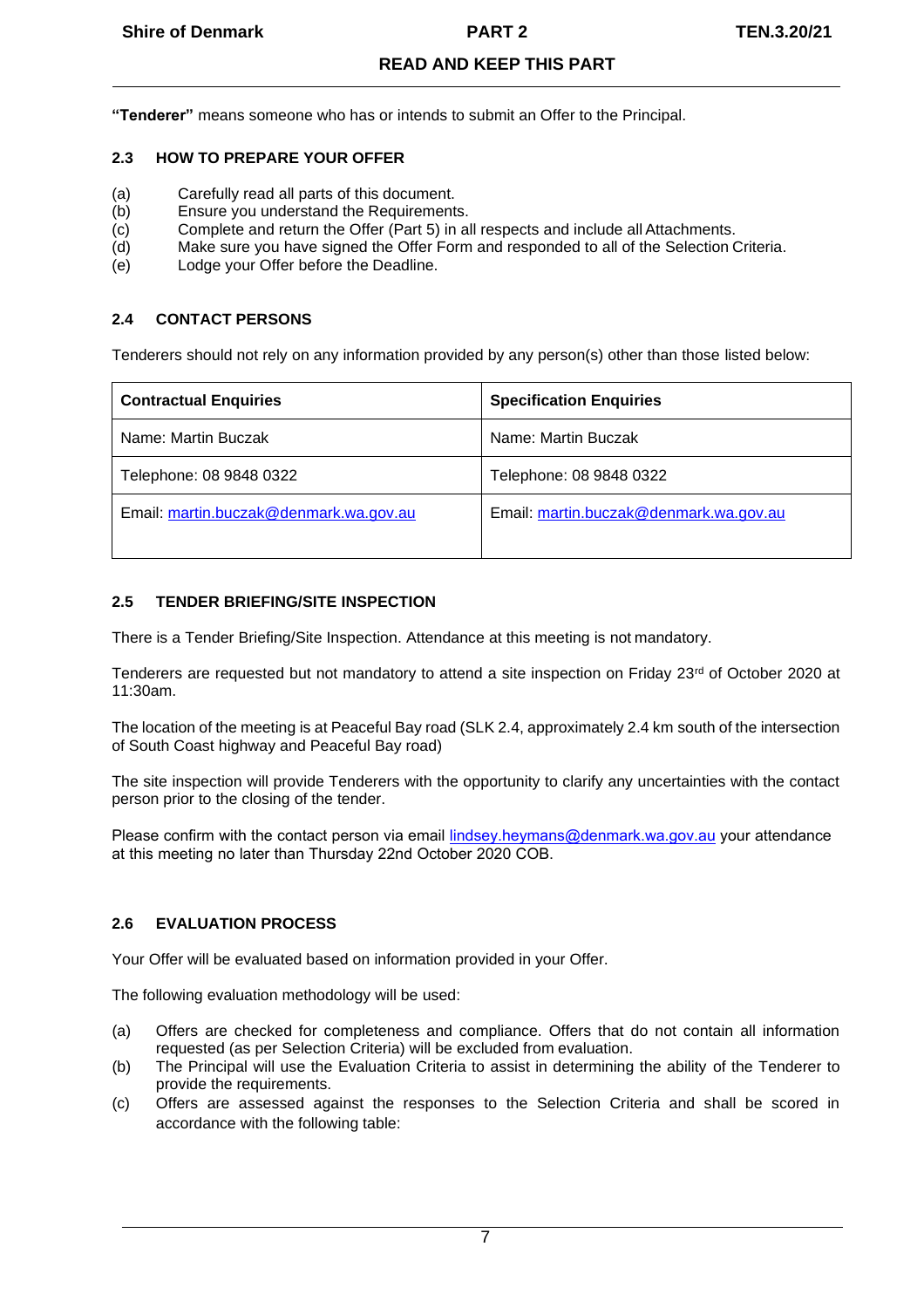| <b>Score</b>  | <b>Description</b>                                                                       |
|---------------|------------------------------------------------------------------------------------------|
| 0             | Inadequate or non-appropriate offer, many deficiencies, does not meet criterion (did not |
|               | submit any documentation to support claims)                                              |
|               | Between 0 and 2                                                                          |
| $\mathcal{P}$ | Marginal offer, some deficiencies, partly meets criterion                                |
| 3             | Between 2 and 4                                                                          |
| 4             | Fair offer, few deficiencies, almost meets criterion                                     |
| 5             | Between 4 and 6                                                                          |
| 6             | Good offer, no deficiencies, meets criterion                                             |
|               | Between 6 and 8                                                                          |
| 8             | Very good offer, exceeds criterion                                                       |
| 9             | Between 8 and 10                                                                         |
| 10            | Outstanding offer, greatly exceeds criterion                                             |

- (d) Notwithstanding any other requirements of the Request, Tenderers may be contacted during the Tender Evaluation to provide further information. This information must be made available by such time as the Principal may reasonably specify.
- (e) If the Tenderer fails to submit any of the required information by the specified time, the Principal may thereafter treat the Offer as non-conforming.
- (f) During the Tender Evaluation, the Principal may require any Tenderer to attend an interview. Any Tenderer who fails to attend the interview may have the Offer rejected.

A contract may then be awarded to the Tenderer whose Offer is considered the most advantageous to the Principal.

# <span id="page-7-0"></span>**2.7 SELECTION CRITERIA (REFER TO SECTION 5.3)**

The Principal has adopted a best value for money approach to this Request.

This means that, although price is considered, the Offer containing the lowest price will not necessarily be accepted.

# <span id="page-7-1"></span>**2.7.1 Compliance Criteria (Refer to Section 5.3.1)**

These criteria are detailed within Part 5 of this document and will not be point scored. Each Offer will be assessed on a Yes/No basis as to whether the criterion is satisfactorily met. An assessment of "No" against any criterion may eliminate the Offer from consideration.

# <span id="page-7-2"></span>**2.7.2 Qualitative Criteria (Refer to Section 5.3.2)**

It is essential that Tenderers address each criterion. Information that you provide addressing each criterion will be used to select the chosen Tenderer.

Failure to provide the specified information may result in elimination from the tender evaluation process or a low score.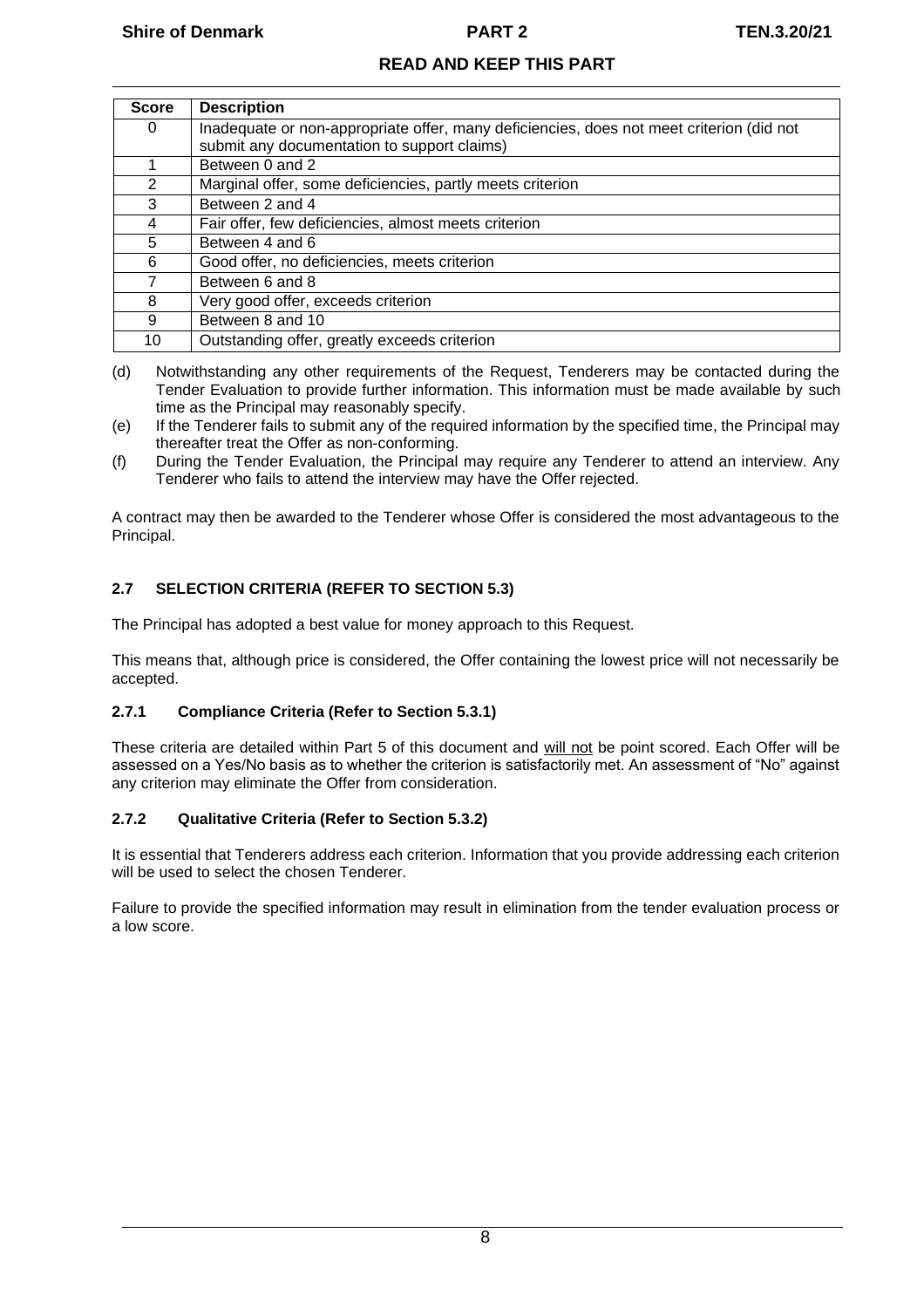### <span id="page-8-0"></span>**2.8 PRICE BASIS**

Tenderers are to submit with their Offer a proposal for calculating rise and fall for any lump sum and schedules of rates prices if fixed prices are not being proposed. Pricing may only vary according to agreed price variation mechanisms.

Tendered prices must include Goods and Services Tax (GST).

Unless otherwise indicated prices tendered must include all applicable levies, duties, taxes, charges and on the job costs, including pay-roll tax, superannuation, holiday and sick pay, all allowances, awards and conditions payable to Contractors workforce. Any charge not stated in the Offer as being additional will not be allowed as a charge for any transaction under any resultant Contract.

Please Note: The Tenderer shall make their own assessment of quantities of materials and equipment required.

# <span id="page-8-1"></span>**2.9 EXPENSES**

The Tenderer is to bear the costs of Offer preparation. The Tenderer is to pay all fees, bonds or other expenses required for the preparation and submission of their Offer.

# <span id="page-8-2"></span>**2.10 THE PRINCIPAL'S POLICIES THAT MAY AFFECT SELECTION**

The following Policies and Guidelines may affect this selection:

 $\Box$ Shire of Denmark Regional Price Preference Policy – A price preference will apply to all Offers invited by the Shire of Denmark for the supply of goods and services and construction (building) services, unless Council resolves that this policy does not apply to a particular Request.

#### <span id="page-8-3"></span>**2.11 CONDITIONS OF TENDERING**

#### <span id="page-8-4"></span>**2.11.1 Lodgement of Offers and Delivery Method**

The Offer must be lodged by the Deadline. The Deadline for this Request is Thursday, 5 November 2020 at 2pm (Australian Western Standard Time).

The Offer is to be:

- (a) placed in a sealed envelope clearly endorsed with the name of the Contract, RFT number and Closing Date; and
- (b) delivered by hand and placed in the Tender Box at 953 South Coast Hwy, DENMARK WA 6333 (by the Tenderer or the Tenderer's private agent) or sent through the mail to the Chief Executive Officer PO Box 183, DENMARK WA 6333; or
- (c) emailed to the Tender email address: [tenders@denmark.wa.gov.au.](mailto:tenders@denmark.wa.gov.au.)

#### *For all electronic submissions - it is the tenderer's responsibility to allow sufficient time to ensure that their submission has been successfully transmitted and to follow up that the Shire of Denmark has received all documents. Files should be in PDF format and combined into one attachment where possible. A drop box link is also acceptable.*

Offers that are mailed to the Principal will be put in the Tender Box when received. The Principal will accept no responsibility in the event that the Offer is not in the Tender Box at the time Tenders close. Tenderers must ensure that they have provided **2** signed copies of their Offer (one to be marked "ORIGINAL", the other to be marked "COPY").

Offer Documents and any other documents submitted by the Tenderer *are not to be bound, hole-punched or stapled* and must be capable of being photocopied.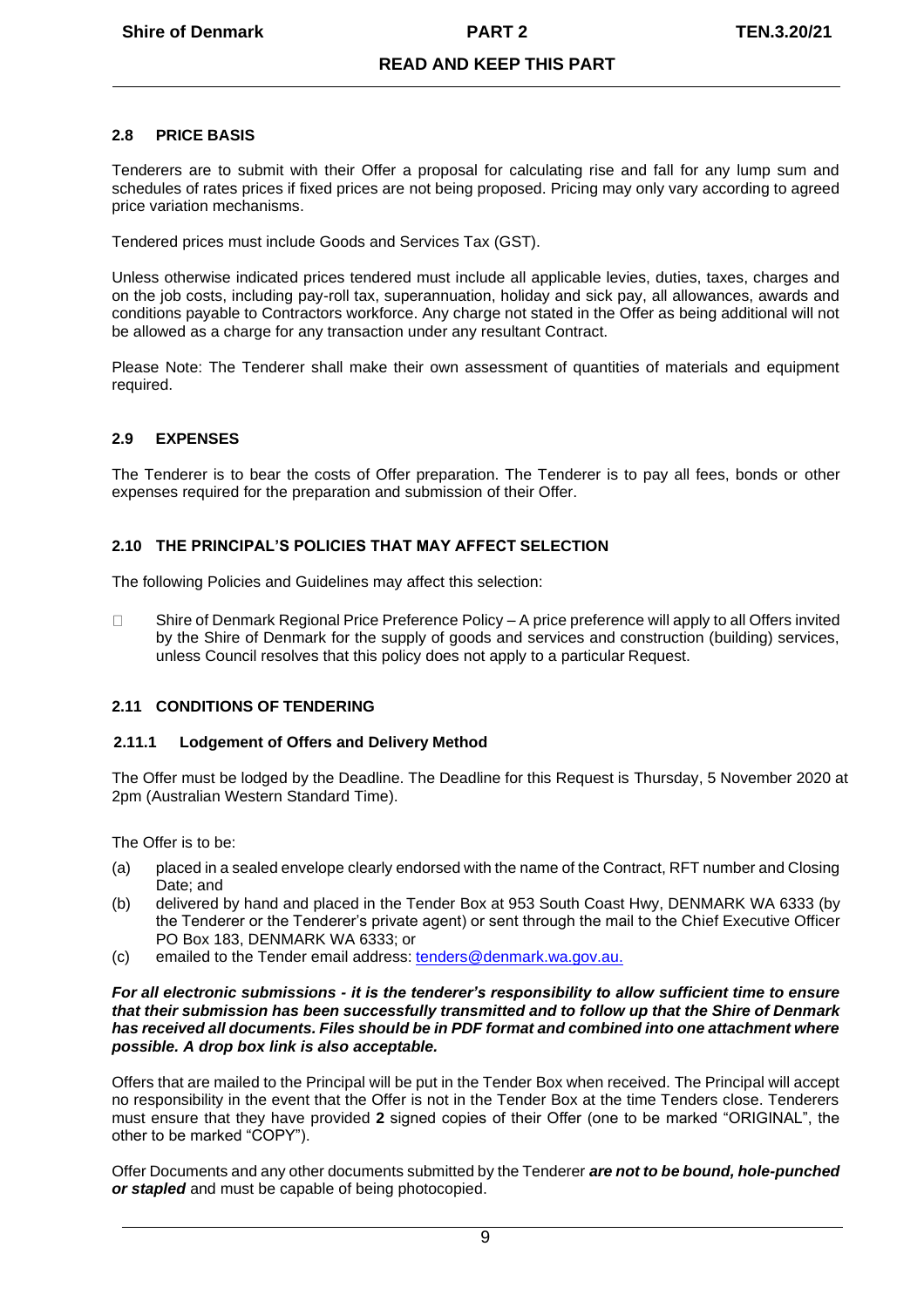# <span id="page-9-0"></span>**2.11.2 Incomplete or Non-Conforming Offers**

The Principal may give the Tenderer the opportunity to provide:

 $\Box$ Clarification of their Offer in any respect, before final consideration of all Offers received.

Provided that:

- $\Box$ There is no variation of the Offered price unless the Tenderer advises in writing the reasons for the variation and details of the amended values; and
- $\Box$ The Principal in sole discretion considers such variation to be justified.

# <span id="page-9-1"></span>**2.11.3 Rejection of Offers**

An Offer may be rejected without consideration of its merits in the event that:

- (a) it is not submitted before the Deadline; or<br>(b) it is not submitted at the place specified in
- it is not submitted at the place specified in the Request; or
- (c) it fails to comply with any other requirements of the Request.

# <span id="page-9-2"></span>**2.11.4 Acceptance of Offers**

Unless otherwise stated in this Request, Offers may be for all or part of the Requirements and may be accepted by the Principal either wholly or in part. The Principal is not bound to accept the lowest Offer and may reject any or all Offers submitted.

The Principal shall notify the successful Tenderer in writing that Council has accepted their Offer.

Each Tenderer will be given notice in writing that advises relevant particulars of the successful Tenderer or that no Offer was accepted.

The successful Tenderer shall be required to enter into a formal Contract with the Principal.

### <span id="page-9-3"></span>**2.11.5 Disclosure of Contract Information**

Documents and other information relevant to the contract may be disclosed when required by law under the *Freedom of Information Act 1992* or under a Court order.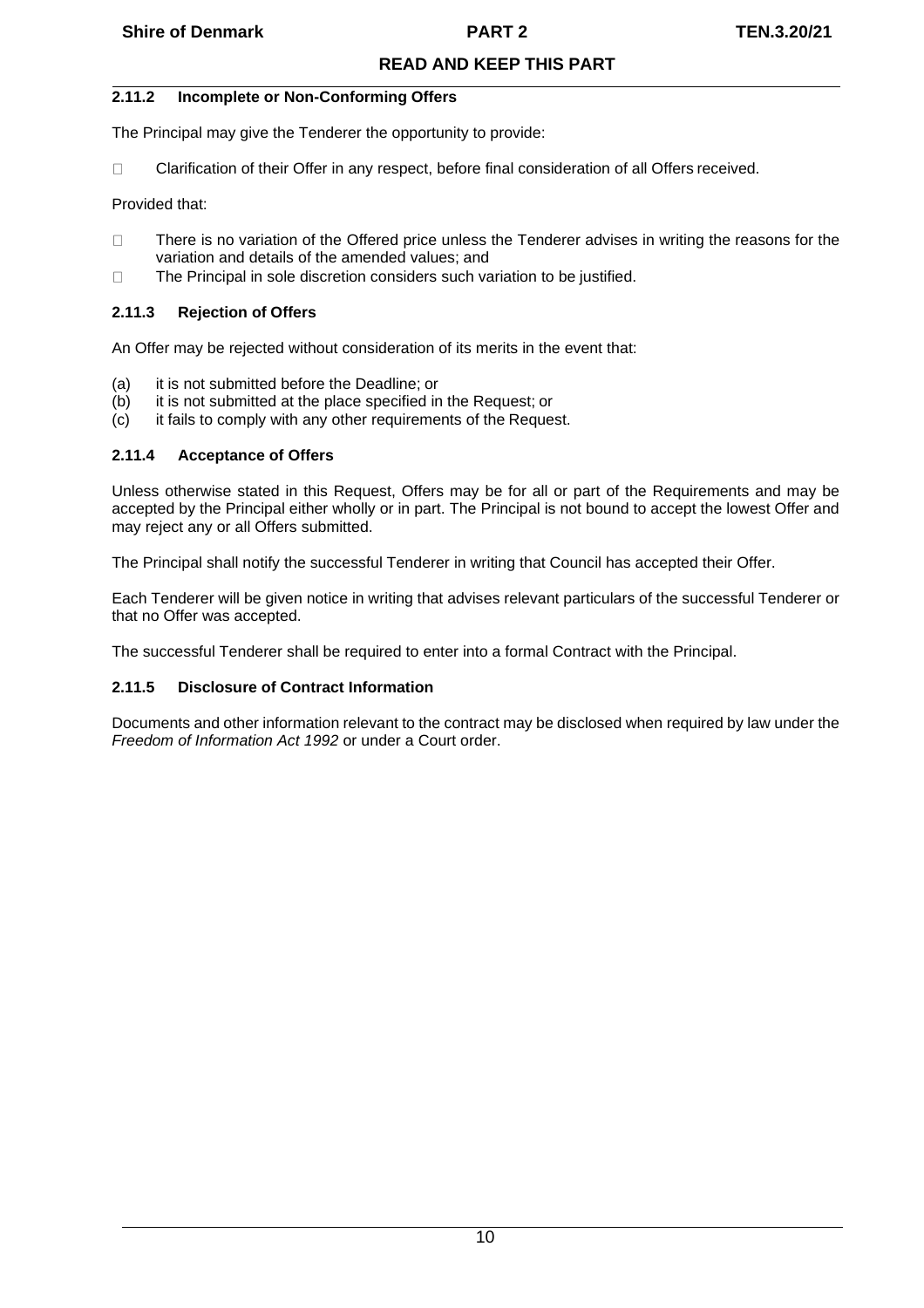#### <span id="page-10-0"></span>**2.11.6 Alternative Offers**

#### **All Alternative Offers MUST be accompanied by a conforming Offer and must be completed conforming to Selection Criteria.**

Offers submitted as Alternative Offers or made subject to conditions other than the General and Special Conditions of Contract must in all cases be clearly marked "ALTERNATIVE OFFER".

The Principal may in its absolute discretion reject any Alternative Offer as invalid.

Any printed "General Conditions of Contract" submitted with the Tenderer's Offer will not be binding on the Principal in the event of a Contract being awarded unless the Offer is marked as an Alternative Offer.

#### <span id="page-10-1"></span>**2.11.7 Offer Validity Period**

All Offers shall remain valid and open for acceptance for a minimum period of ninety days from the Deadline, or such other period as may be mutually agreed in writing between the Tenderer and the Principal.

#### <span id="page-10-2"></span>**2.11.8 General Conditions of Contract**

Offers will be deemed to have been made on the basis of and to incorporate the General Conditions of Contract (Refer to Part 3).

#### <span id="page-10-3"></span>**2.11.9 Precedence of Documents**

In the event of there being any conflict or inconsistency between the terms and conditions in this Request and those in the General Conditions of Contract, the terms and conditions appearing in this Request will have precedence.

#### <span id="page-10-4"></span>**2.11.10 Tenderers to Inform Themselves**

Tenderers will be deemed to have:

- (a) examined the Request and any other information available in writing to Tenderers for the purpose of tendering;
- (b) sought clarification from the Principal on any doubts as to the meaning of any portions of the Request. Any enquiries of a technical nature regarding the work required by the Request are to be referred to the person/s nominated in the Request;
- (c) examined all information which is obtainable by the making of reasonable enquires relevant to the risks, contingencies, and other circumstances having an effect on their Offer;
- (d) satisfied themselves as to the correctness and sufficiency of their Offers including Offered prices which will be deemed to cover the cost of complying with all the Conditions of Tendering and of all matters and things necessary for the due and proper performance and completion of the work described therein;
- (e) acknowledged that the Principal may enter into negotiations with a chosen Tenderer and that negotiations are to be carried out in good faith; and
- (f) satisfied themselves they have a full set of the Request documents and all relevant attachments.

#### <span id="page-10-5"></span>**2.11.11 Alterations**

The Tenderer must not alter or add to the Request documents unless required by these Conditions of Tendering.

#### <span id="page-10-6"></span>**2.11.12 Financial Assessment**

The Principal may have access to and as part of the Offer evaluation give consideration to:

- (a) any risk assessment undertaken by a credit rating agency;and
- (b) any information produced by the Bank, financial institution, or accountant of a Tenderer, so as to assess that Offer.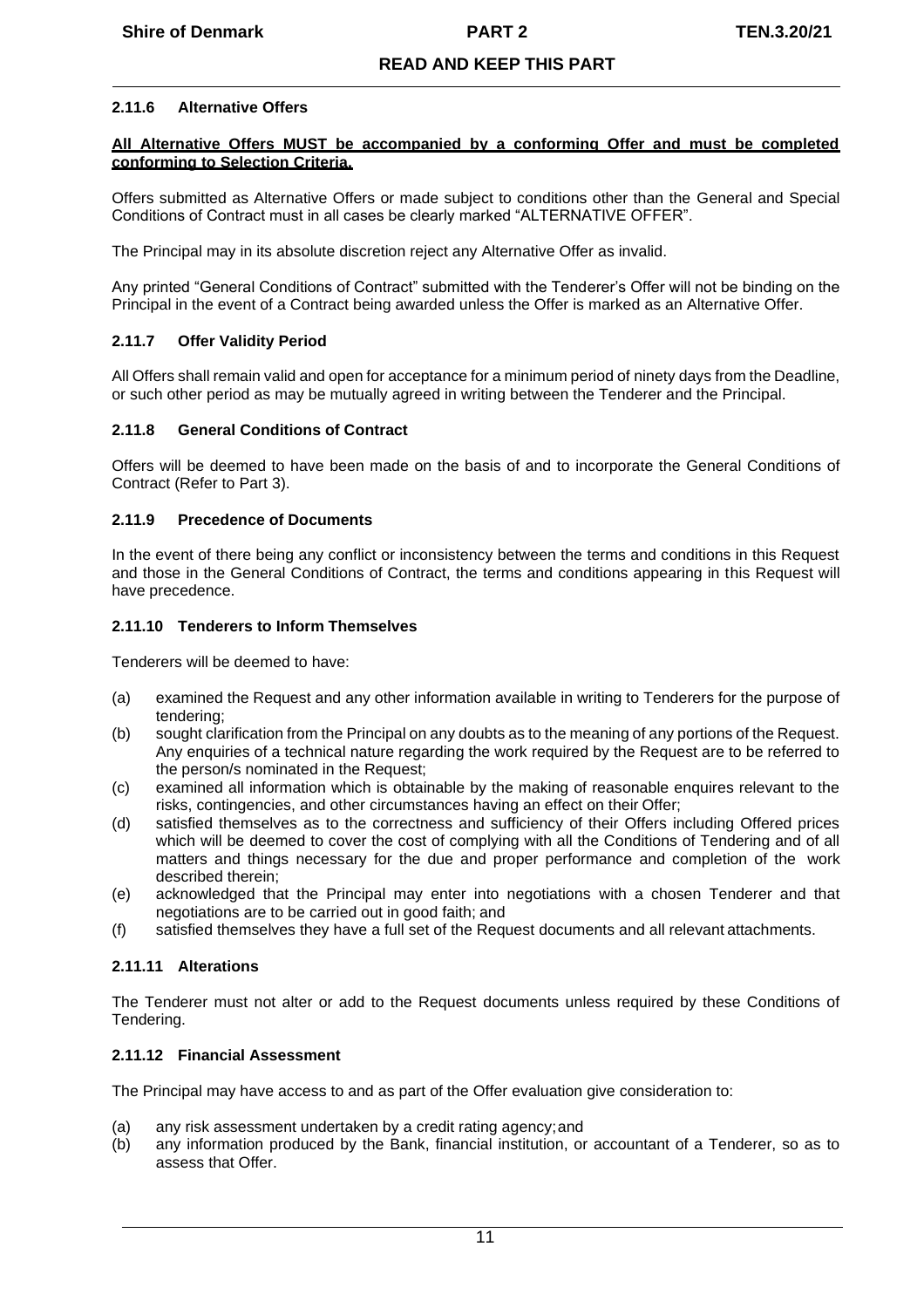#### <span id="page-11-0"></span>**2.11.13 Ownership of Offers**

All documents, materials, articles and information submitted by the Tenderer as part of or in support of an Offer will become upon submission the absolute property of the Principal and will not be returned to the Tenderer at the conclusion of the Tender process PROVIDED that the Tenderer be entitled to retain copyright and other intellectual property rights therein, unless otherwise provided by the Contract.

### <span id="page-11-1"></span>**2.11.14 Attempts to Influence**

If a Tenderer, whether personally or by an agent, attempts to influence any of the Principal's Commissioners or Councillors (as the case may be) or Officers, employees or agents regarding acceptance of any Offer made by it or any other Tenderer, then regardless of such canvassing having any influence on the acceptance of such Offer, the Principal may at its absolute discretion omit the Tenderer from consideration.

# <span id="page-11-2"></span>**2.11.15 Identity of the Tenderer**

The identity of the Tenderer and the Contractor is fundamental to the Principal. The Tenderer will be the person, entity or corporation named as the Tenderer in Part 5 and whose execution appears on the Offer Form in Part 5 of this Request**.** Upon acceptance of the Offer, the Tenderer will become the Contractor.

# <span id="page-11-3"></span>**2.11.16 Tender Opening**

Offers will be opened in the Principal's offices, following the advertised Deadline. All Tenderers and members of the public may attend or be represented at the opening of Offers.

The names of the persons who submitted an Offer by the due Deadline will be read out at the Offer opening. No discussions will be entered into between Tenderers and the Principal concerning the Offers submitted.

The Offer opening will be held at 2.00pm on Thursday 5 November 2020, or as soon as practicable after the Deadline, at the Shire of Denmark Administration Office, 953 South Coast Hwy, Denmark WA.

NOTE: This is a viewing of the 'opening' of Offers only and Offer documents and prices will not be made publicly available.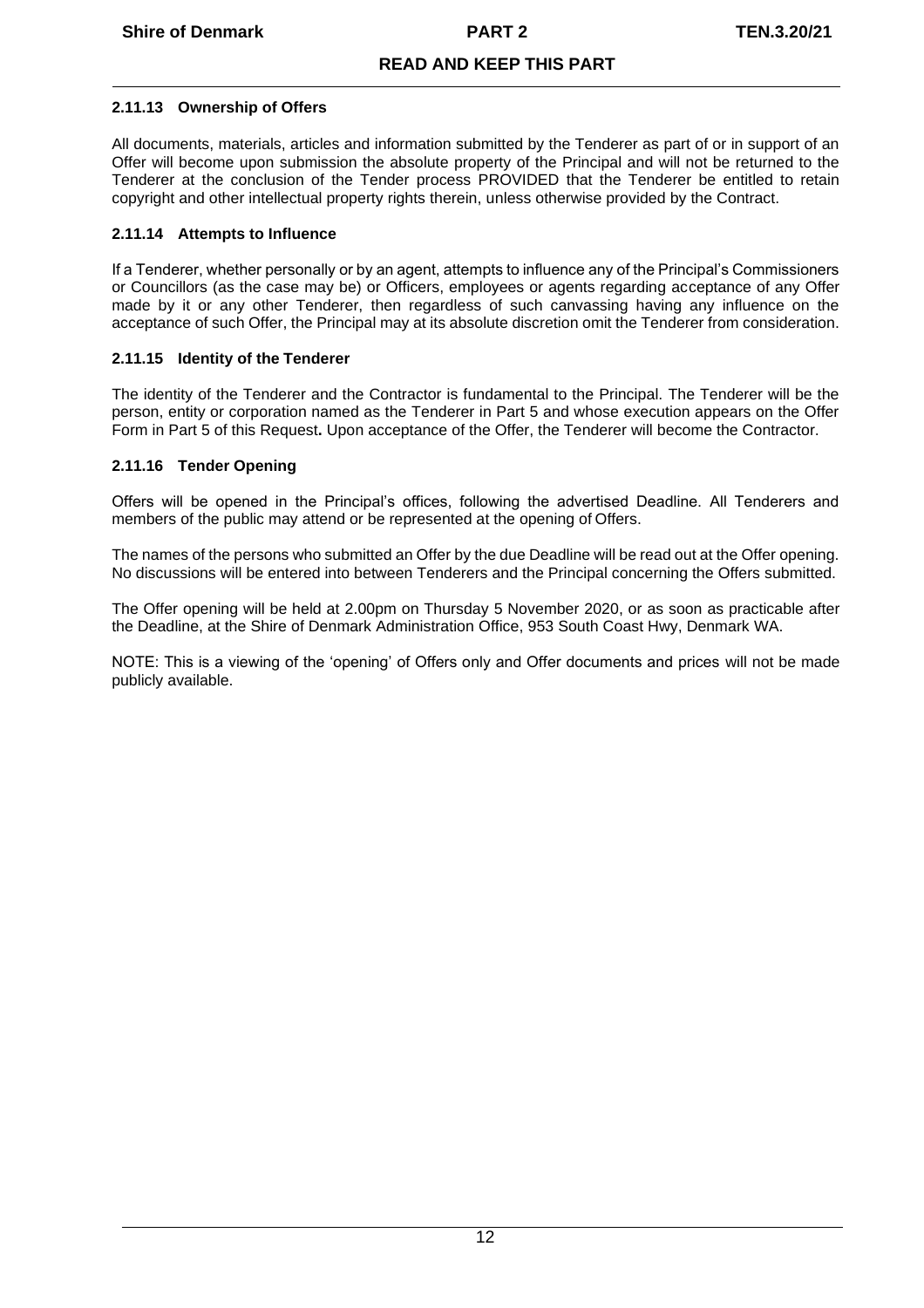# <span id="page-12-0"></span>**3. GENERAL CONDITIONS OF CONTRACT**

# <span id="page-12-1"></span>**3.1 AS 4000**

The Principle shall supply the Annexures to AS 4000. The Principle will not make a copy of AS 4000 available to the contractor

# <span id="page-12-2"></span>**4. SPECIAL CONDITIONS OF CONTRACT**

# <span id="page-12-3"></span>**4.1 PERIOD OF CONTRACT AND TERMINATION**

The Contract shall be completed at the end of the Defects Liability period in accordance with the Specification to the Principal's satisfaction. However, in the event of the Contractor failing in any manner to carry out the Contract to the Principal's satisfaction, the Principal may terminate the Contract by written notice to the Contractor. Services under the Contract shall be supplied punctually at or within the time stated in the Order and in this respect time shall be of the essence of the Contract.

# <span id="page-12-4"></span>**4.2 INSURANCES**

#### **The successful Tenderer and its Sub-contractor(s) (if any) will be required to effect (and submit copies of certificates of currency for):**

- (a) Public Liability Insurance in the sum of at least ten million dollars (AUD\$10,000,000) in respect of any one occurrence for an unlimited number of claims up to the specified amount;
- (b) Workers Compensation Insurance as required by law or Personal Accident/Income Protection Insurance (whichever may apply);
- (c) Product Liability Insurance in the sum of at least (AUD\$10,000,000) in respect of any one occurrence and for an unlimited number of claims up to the specified amount; and
- (d) Contract Works Insurance for the value of the Contract until the end of the Defects Liability/ Maintenance Period.

from APRA approved insurers for the duration of the Contract or satisfy the Principal of its ability to meet obligations arising from the indemnity provisions of the Contract. If the above differs from the attached General Conditions then these Special Conditions take precedence.

The successful Tenderer and its Sub-contractor(s) (if any) shall lodge certificates of proof of the required insurance policies with the Principal as part of the Tenderer's Offer, or where there is any alteration to the insurance policies, when insurance policies are renewed and at such other times as the Principal may require. Certificate of Currency for Contract Works Insurance will need to be provided at the Contract initiation meeting.

#### <span id="page-12-5"></span>**4.3 AS CONSTRUCTED REQUIREMENTS**

In addition to any other As Constructed clauses, and within two (2) weeks of Practical Completion, the successful Contractor shall provide the Principal's Representative with:

- (a) One full set of approved design drawings with any amendments marked in red. These plans must be signed and endorsed by the Contractor and the Principal's Representative.
- (b) The Surveyor shall also supply "As Constructed" information to the Shire of Denmark in the current Albany Spatial Data Specification (ASDS) format. These specifications and associated documents are available on the City of Albany website: <https://albanywa.maps.arcgis.com/home/index.html>
- (c) Advice on ASDS requirements and up to date templates for Trimble survey equipment are available on request.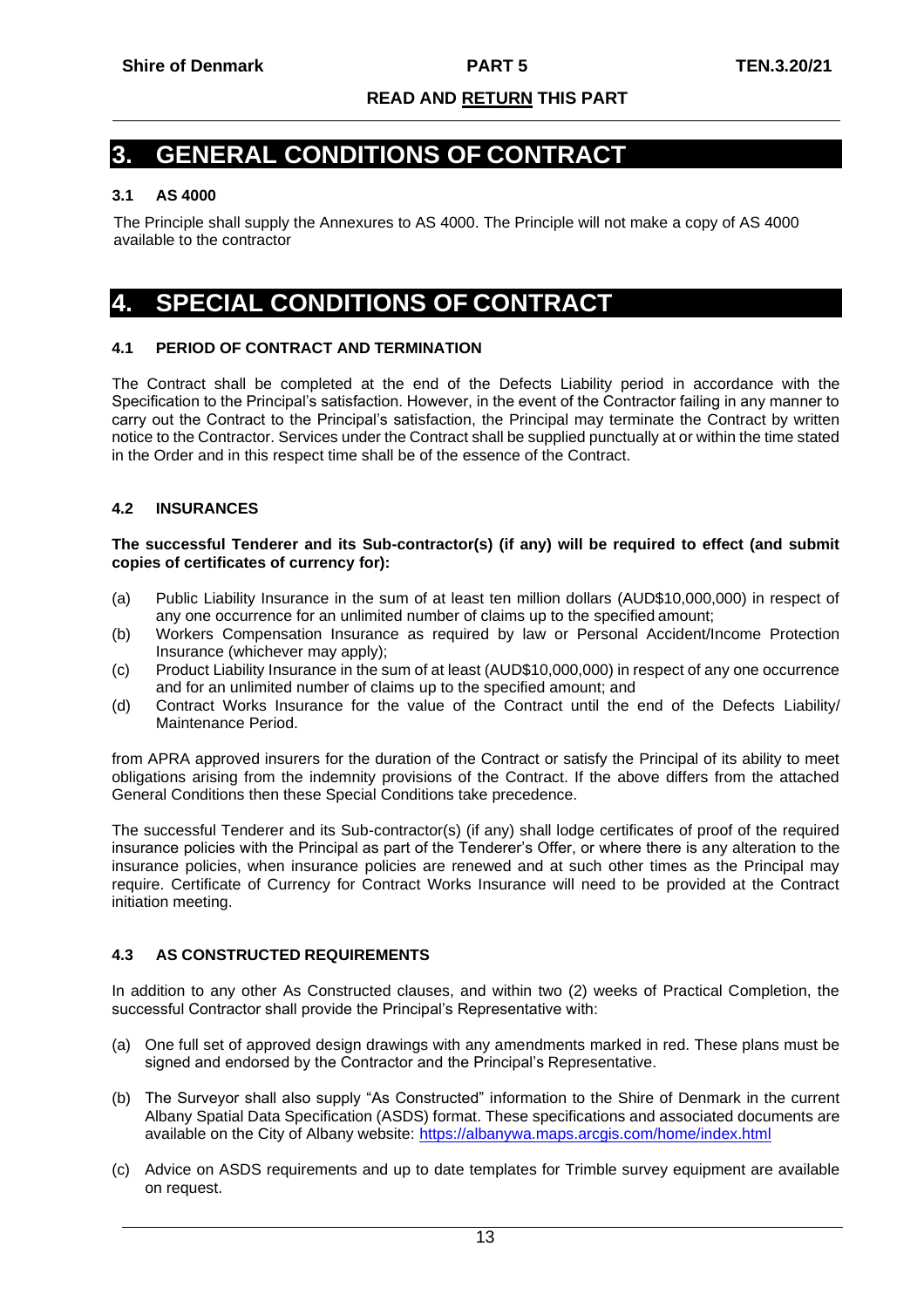#### <span id="page-13-0"></span>**4.4 RECORDKEEPING**

All manuals, drawings, computer programs or other records supplied by the Principal to the Contractor during the course of the Contract shall be returned to the Principal upon termination or completion of the **Contract.** 

The Contractor shall ensure that all records relevant to, or created in the course of this Contract are held in a safe and secure manner, in line with industry best practices, i.e. backups completed, paper records are to be held in a fire proof environment.

The Principal will be provided access to all records held by the Contractor associated with this Contract within twenty four (24) hours of written request. Such requests will be in the support of Contract performance measuring, general information resource for the Principal, or to meet Freedom of Information legislation requirements.

#### <span id="page-13-1"></span>**4.5 INDEMNITY**

The successful Contractor shall indemnify and keep indemnified the Shire against:

- (a) Any liability under the Workers' Compensation and Injury Management Act 1981, and its subsequent amendments; and
- (b) Any other law in force or which during the term of this Contract may come into force, under which any person is entitled to claim or sue for compensation or recover any damages from the Local Government.

#### <span id="page-13-2"></span>**4.6 COPYRIGHT**

#### **All documents (including final reports) produced, films, original drawings, photographs, electronic media and all copyright will reside with the Principal.**

None of the documentation produced as a result of this Contract can be reproduced or distributed without the prior written authorisation of the Principal.

### <span id="page-13-3"></span>**4.7 DISABILITIES ACCESS & INCLUSION PLAN**

Please note, as a requirement of the Disability Services Commission, if the Contract involves the supply of Services to the public, then the successful Respondent will:

- (a) to the extent practicable, implement the Principal's Access and Inclusion Plan prepared under the Disability Services Act 1993; and
- (b) provide a report to the Principal by July (or the end of the Contract Term, whichever comes first) in each year of the Contract Term, reporting on the extent to which the successful Respondent has implemented the Customer's Access and Inclusion Plan.

#### <span id="page-13-4"></span>**4.8 ANNEXURES**

The Request/Contract shall be read as if these documents are inserted herein. While the Annexures will form part of the Contract, they will not be issued with the Request/Contract documents. A copy can be obtained from the links below:

- (a) Annexure 1 Access and Inclusion Plan:<https://www.denmark.wa.gov.au/residents/accessibility.aspx>
- (b) Annexure 2 P040216 Shire of Denmark Regional Price Preference Policy: [..\..\..\..\Manuals,](file://///fileserver/Company/Corporate%20Documents%20and%20Forms/Manuals,%20Delegations%20Register%20&%20Code%20of%20Conduct/Policy%20Manual.docx)  [Delegations Register & Code of Conduct\Policy Manual.docx](file://///fileserver/Company/Corporate%20Documents%20and%20Forms/Manuals,%20Delegations%20Register%20&%20Code%20of%20Conduct/Policy%20Manual.docx)
- (c) Annexure 3 Denmark Contractors Guide for Council Work.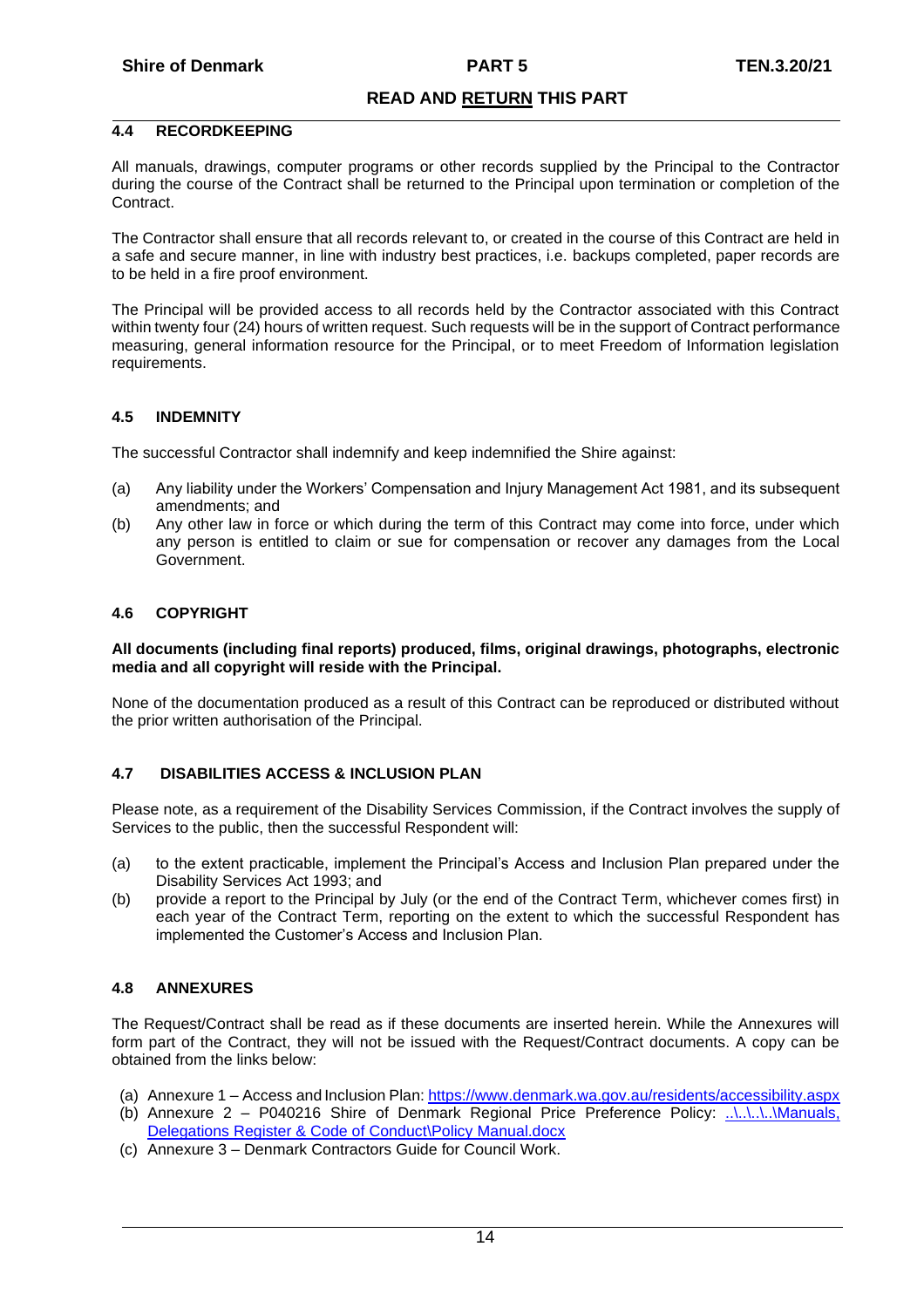

# **TENDERER'S RESPONSE**

<span id="page-14-0"></span>

| <b>Request for Tender (RFT):</b> | Peaceful Bay Road - Reconstruction                                                                                                                                                   |
|----------------------------------|--------------------------------------------------------------------------------------------------------------------------------------------------------------------------------------|
| Deadline:                        | 2.00pm, Thursday 5 November 2020                                                                                                                                                     |
| <b>Lodgement Details:</b>        | <b>Tender Box</b><br><b>Chief Executive Officer</b><br><b>Shire of Denmark</b><br>953 South Coast Highway<br><b>DENMARK WA 6333</b><br><b>OR</b><br>Email: tenders@denmark.wa.gov.au |
| <b>RFT Number:</b>               | TEN.3.20/21                                                                                                                                                                          |

*© Shire of Denmark*

*Copyright exists in this publication and such copyright is the property of the Shire of Denmark. A reproduction of this*  publication or any part thereof without the written consent of the Chief Executive Officer of the Shire of Denmark is not *permitted and will be regarded as an infringement of that copyright.*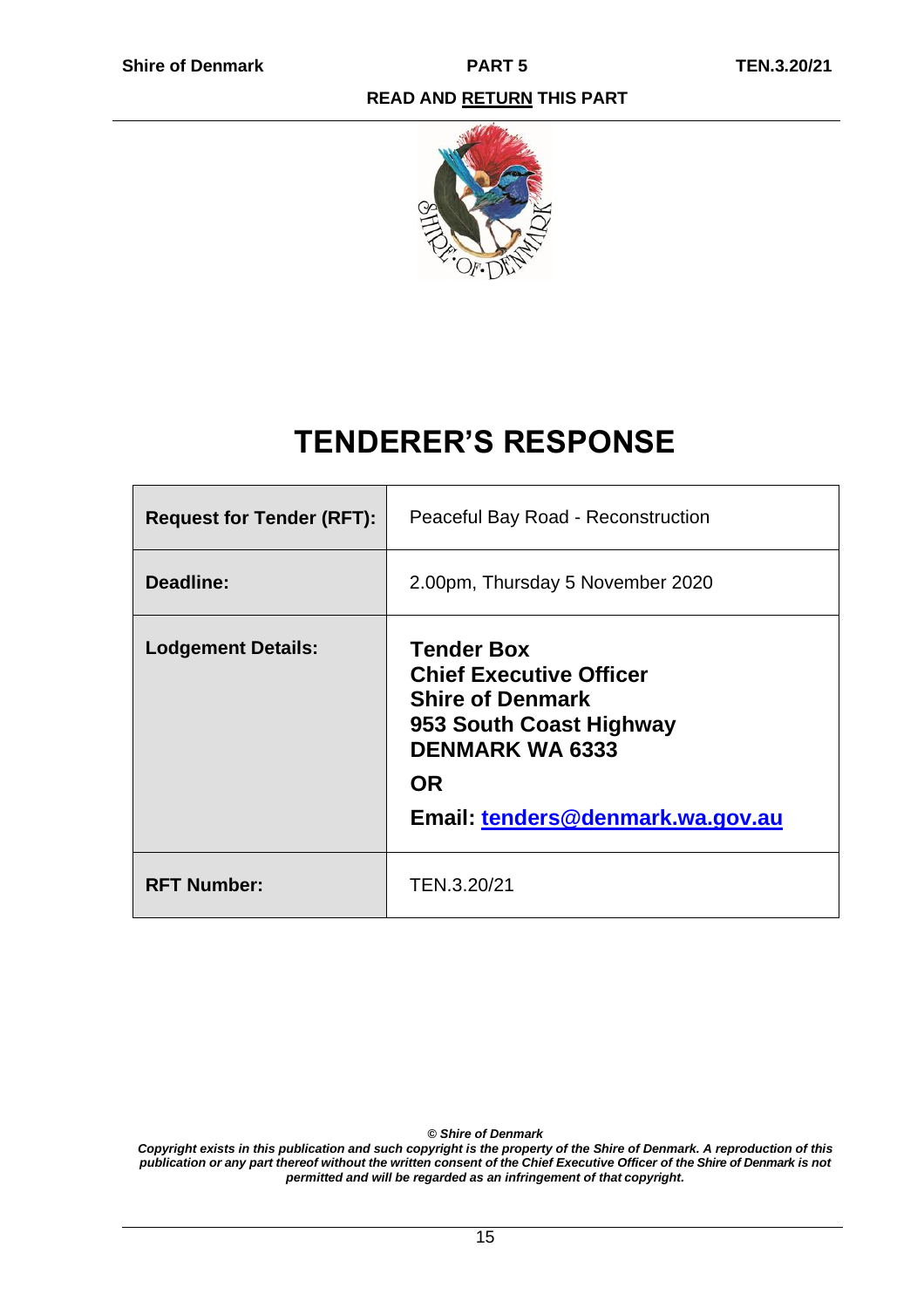# <span id="page-15-0"></span>**5 TENDERER'S OFFER**

#### <span id="page-15-1"></span>**5.1 OFFER FORM**

| <b>Contact Name:</b><br>(Block Letters)<br><b>Company Name:</b> |  |
|-----------------------------------------------------------------|--|
| <b>Street Address:</b>                                          |  |
| <b>Postal Address:</b>                                          |  |
| <b>ABN/GST Status:</b>                                          |  |
| <b>Telephone No:</b>                                            |  |
| Email:                                                          |  |
| <b>Facsimile No:</b>                                            |  |
| ACN (if any):                                                   |  |
| Website (if any):                                               |  |

In relation to RFT Number TEN.3.20/21, I/we agree that I am/we are bound by, and will comply with:

- This request and its associated schedules, attachments, all in accordance with the Conditions of  $\Box$ Responding contained in this request.
- All offers shall remain valid and open for acceptance for a minimum period of ninety days from the  $\Box$ date of the request closing unless extended on mutual agreement between the Principal and the Tenderer in writing.
- $\Box$ There shall be no cost payable by the Principal towards the preparation or submission of this offer irrespective of its outcome.
- $\Box$ The offered consideration is as provided under the pricing schedule in the prescribed format and submitted with this response.
- $\Box$ Shire of Denmark – Contractor Guidelines (refer to Annexure 2 in Request for Tender).

| D <sub>0</sub><br>tnis<br>udi. | ud |    |  |
|--------------------------------|----|----|--|
|                                |    | -- |  |

**Signature of authorised signatory of Tenderer <b>Signature** Signature of Witness

**Name of authorised signatory Name of Witness**

**Position Position**

**Address Address**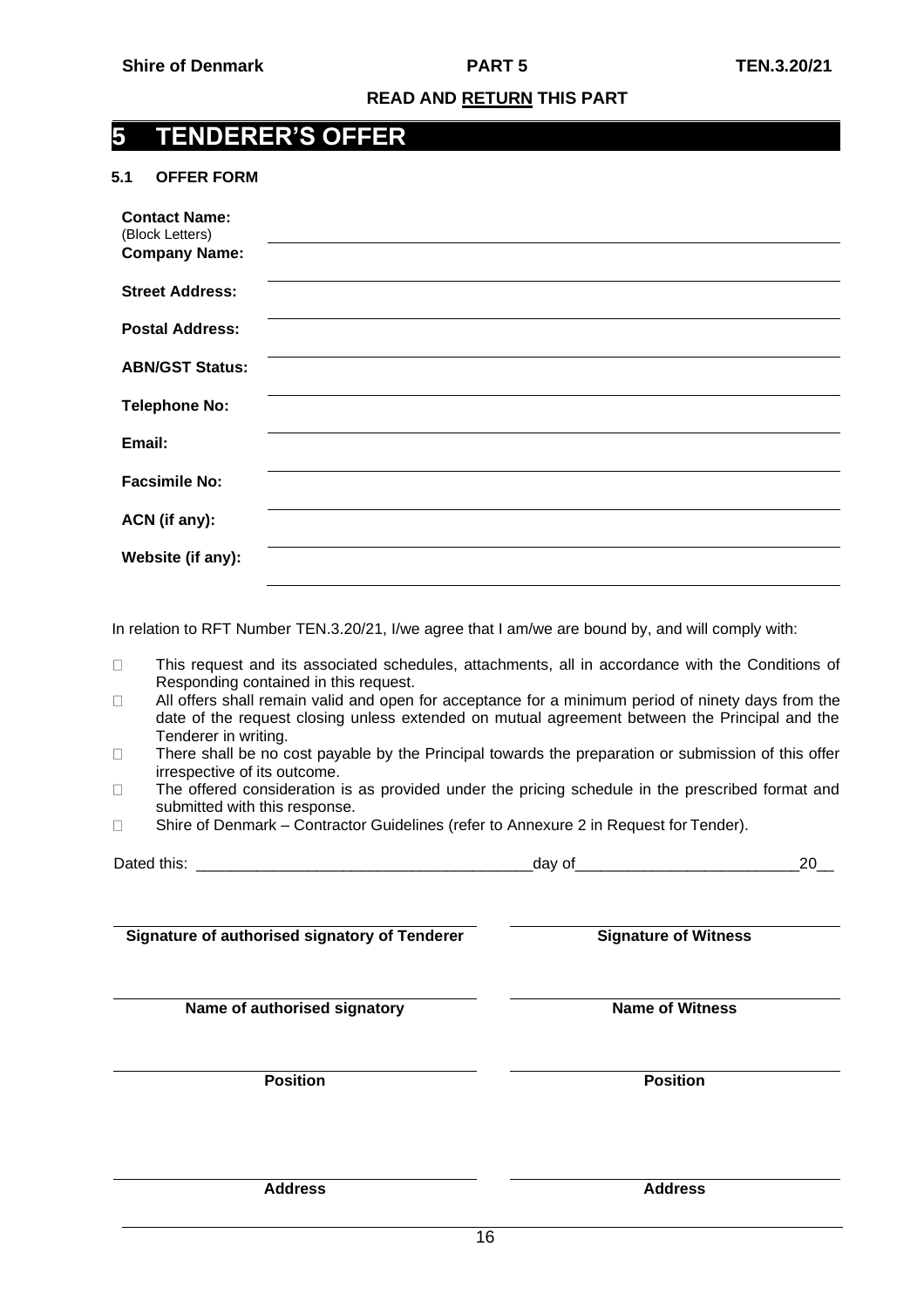# <span id="page-16-0"></span>**5.2 GENERAL AND CORPORATE INFORMATION**

The Tenderer shall complete and submit all sections of Part 5. Where an item is Not Applicable it should be marked "N/A" and an explanation provided (where appropriate) of why it is not applicable.

# <span id="page-16-1"></span>**5.2.1 Organisational Profile and Referees**

| Attach the profile of the person, entity or corporation that is making the Offer<br>and label it "Attachment 1 - Organisation Profile".<br>The profile MUST BE OF 'the Tenderer'. The Tenderer must be a legal entity<br>capable of entering into a contractual arrangement in the Tenderer's name.                | <b>Attachment 1</b><br>Tick if attached |
|--------------------------------------------------------------------------------------------------------------------------------------------------------------------------------------------------------------------------------------------------------------------------------------------------------------------|-----------------------------------------|
| If the Tenderer is comprised of companies, attach their current ASIC<br>company extracts search and label it "Attachment 2 - ASIC documentation".                                                                                                                                                                  | <b>Attachment 2</b><br>Tick if attached |
| Attach details of your referees (including referees for your Subcontractors),<br>in the format provided below and label it "Attachment 3 - Referees". You<br>should give examples of work provided for referees listed. The Tenderer must<br>contact referees and obtain their consent before nominating referees. | <b>Attachment 3</b><br>Tick if attached |

|                         | Reference 1 | <b>Reference 2</b> | <b>Reference 3</b> |
|-------------------------|-------------|--------------------|--------------------|
| Services provided       |             |                    |                    |
| Value (Approx)          |             |                    |                    |
| Date Started            |             |                    |                    |
| Date Completed          |             |                    |                    |
| Client/Contractor       |             |                    |                    |
| <b>Contact Name</b>     |             |                    |                    |
| <b>Contact Position</b> |             |                    |                    |
| <b>Telephone Number</b> |             |                    |                    |
| Additional information: |             |                    |                    |

# <span id="page-16-2"></span>**5.2.2 Agents**

| Are you acting as an agent for another party?                                 | Yes / No            |
|-------------------------------------------------------------------------------|---------------------|
| If Yes, attach details (including name, address, telephone, background        | <b>Attachment 4</b> |
| information) of your Principal and label it "Attachment 4 – Acting as Agent". | Tick if attached    |

# <span id="page-16-3"></span>**5.2.3 Trusts**

| Are you acting as a trustee of a trust?                               | Yes / No            |
|-----------------------------------------------------------------------|---------------------|
| If Yes, in an attachment labelled "Attachment 5 - Acting as Trustee": | <b>Attachment 5</b> |
| (a) give the name of the trust; and                                   | Tick if attached    |
| provide the names and addresses of beneficiaries.<br>(b)              |                     |

# <span id="page-16-4"></span>**5.2.4 Subcontractors**

| Do you intend to Subcontract any of the requirements?                           | Yes / No            |
|---------------------------------------------------------------------------------|---------------------|
| If Yes, attach details of the Subcontractor(s) in the format provided below and | <b>Attachment 6</b> |
| label it "Attachment 6 - Subcontractors".                                       | Tick if attached    |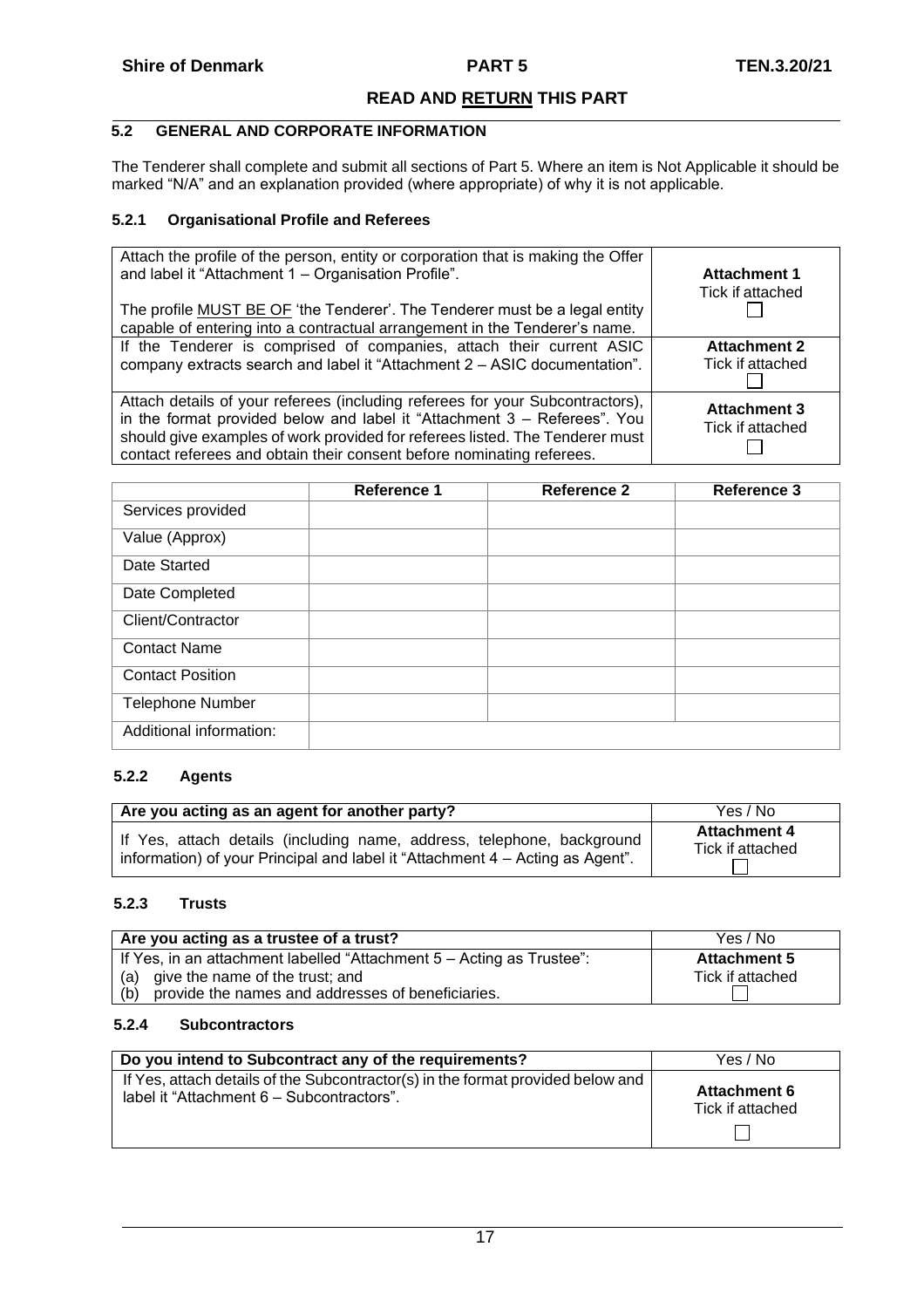| <b>Name</b> | <b>Address</b> | No of People<br>Employed | <b>Requirements to<br/>be subcontracted</b> |
|-------------|----------------|--------------------------|---------------------------------------------|
|             |                |                          |                                             |
|             |                |                          |                                             |
|             |                |                          |                                             |

# <span id="page-17-0"></span>**5.2.5 Conflicts of Interest**

| Will any actual or potential conflict of interest in the performance of your<br>obligations under the Contract exist if you are awarded the Contract, and are<br>any such conflicts of interest likely to arise during the Contract? | Yes / No                                |
|--------------------------------------------------------------------------------------------------------------------------------------------------------------------------------------------------------------------------------------|-----------------------------------------|
| If Yes, please supply in an attachment details of any actual or potential<br>conflict of interest and the way in which any conflict will be dealt with and<br>label it "Attachment 7 - Conflict(s) of Interest".                     | <b>Attachment 7</b><br>Tick if attached |

# <span id="page-17-1"></span>**5.2.6 Financial Position**

| Are you presently able to pay all your debts in full as and when they fall due?                                                                                                                                                                                                                                                                                                     | Yes / No                                |
|-------------------------------------------------------------------------------------------------------------------------------------------------------------------------------------------------------------------------------------------------------------------------------------------------------------------------------------------------------------------------------------|-----------------------------------------|
| Are you currently engaged in litigation as a result of which you may be liable<br>for \$50,000 or more?                                                                                                                                                                                                                                                                             | Yes / No                                |
| If you are awarded the Contract, will you be able to fulfil the requirements<br>from your own resources or from resources readily available to you, and<br>remain able to pay all of your debts in full as and when they fall due?                                                                                                                                                  | Yes / No                                |
| Attach a financial profile for you and your Subcontractors (if any), that<br>demonstrates your (and their) financial capacity, together with a list of<br>financial referees. This may include Annual Financial Statements (Profit &<br>Loss, Balance Sheet), Bank Guarantee and/or Accountant's Statement(s).<br>Attach and label "Attachment 8 - Financial Profile and Referees". | <b>Attachment 8</b><br>Tick if attached |

# <span id="page-17-2"></span>**5.2.7 Management Systems**

| Is your organisation certified or working towards certification against<br>the following international standards?                                                                                                           |                                         |
|-----------------------------------------------------------------------------------------------------------------------------------------------------------------------------------------------------------------------------|-----------------------------------------|
| AS/ISO 9001 Quality Management                                                                                                                                                                                              | Yes / No                                |
| AS/ISO 14001 Environmental Management                                                                                                                                                                                       | Yes / No                                |
| AS/NZS 4801:2001 Occupational Health and Safety Management Systems                                                                                                                                                          | Yes / No                                |
| If not certified, do you have policies, procedures and templates that address<br>each of these elements?                                                                                                                    | Yes / No                                |
| Supply evidence (current certificates) or details of your management systems<br>and where relevant your supplier's or Subcontractor's management systems,<br>in an attachment labelled "Attachment 9 - Management Systems". | <b>Attachment 9</b><br>Tick if attached |

# <span id="page-17-3"></span>**5.2.8 Insurance Coverage**

| The insurance requirements for this request are stipulated in the Special        |                      |
|----------------------------------------------------------------------------------|----------------------|
| Conditions. Tenderers are to supply evidence of their insurance coverage in      | <b>Attachment 10</b> |
| a format as outlined below in "Attachment 10 - Insurance Coverage". A copy       | Tick if attached     |
| of the Certificate of Currency is to be provided to the Principal as part of the |                      |
| Tender submission.                                                               |                      |
|                                                                                  |                      |

| Type : | Insurer – Broker | <b>Policy Number</b> | Value (\$) | <b>Expiry Date</b> |
|--------|------------------|----------------------|------------|--------------------|
|        |                  |                      |            |                    |
|        |                  |                      |            |                    |
|        |                  |                      |            |                    |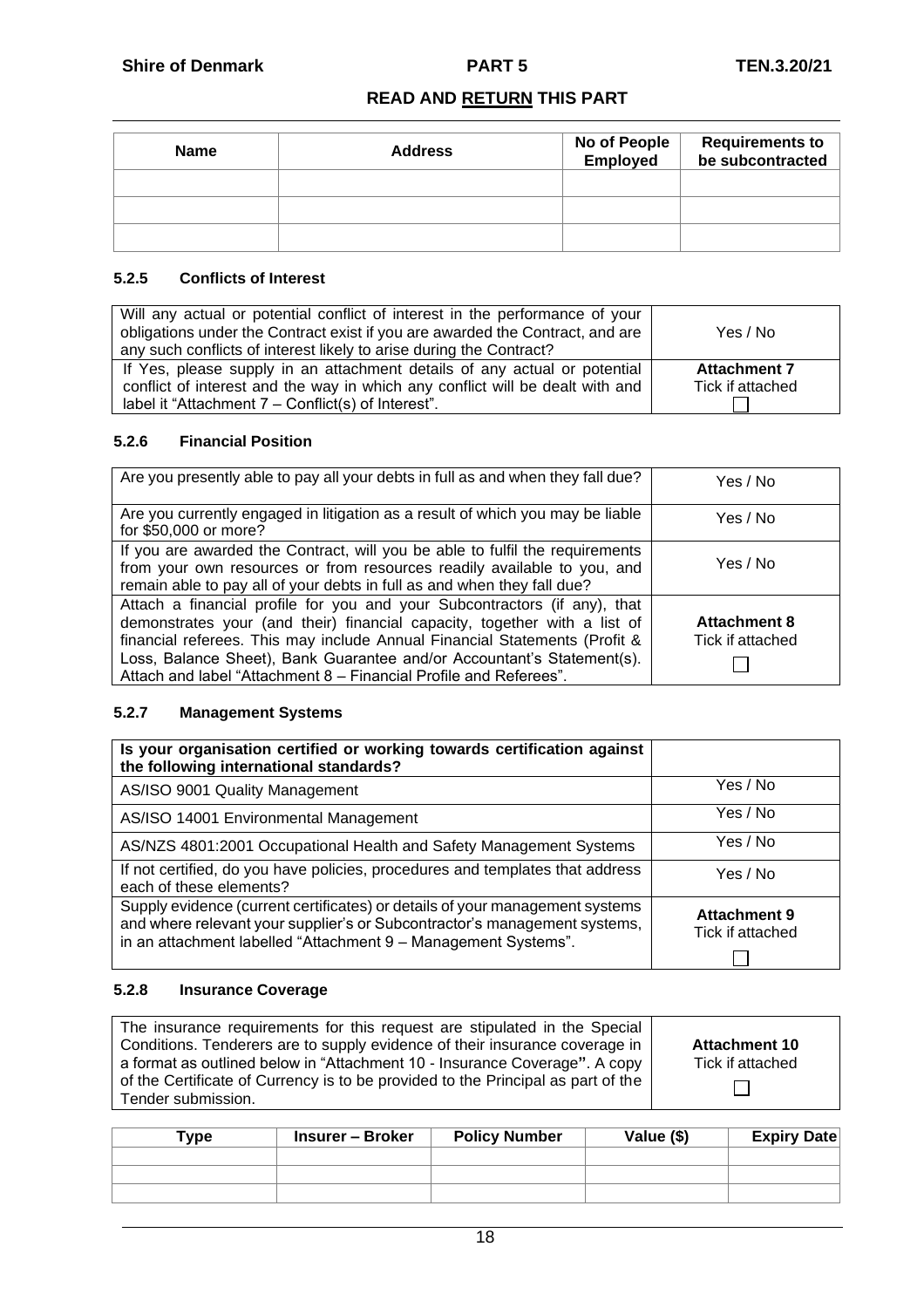Failure to provide details of insurance coverage in accordance with the specified insurance levels stated in Section 4, clause 4.2 of this Request document may eliminate the Offer from consideration at the Principals' discretion.

The required insurances must remain current for the duration of the Contract.

# <span id="page-18-0"></span>**5.2.9 Tenderer's Current Commitment Schedule**

| <b>Project Description</b> | Value as Let | <b>Date Started</b> | Anticipated<br>Completion<br><b>Date</b> |
|----------------------------|--------------|---------------------|------------------------------------------|
|                            |              |                     |                                          |
|                            |              |                     |                                          |
|                            |              |                     |                                          |
|                            |              |                     |                                          |
|                            |              |                     |                                          |
|                            |              |                     |                                          |
|                            |              |                     |                                          |
|                            |              |                     |                                          |

# <span id="page-18-1"></span>**5.2.10 Personnel to Carry Out Contract**

| <b>Staff Name</b> | <b>Job Title</b> | <b>Relevant</b><br>Qualification | <b>Time with</b><br>Company/<br>Relevant<br><b>Experience</b> | <b>Current</b><br><b>Commitments</b> |
|-------------------|------------------|----------------------------------|---------------------------------------------------------------|--------------------------------------|
|                   |                  |                                  |                                                               |                                      |
|                   |                  |                                  |                                                               |                                      |
|                   |                  |                                  |                                                               |                                      |
|                   |                  |                                  |                                                               |                                      |
|                   |                  |                                  |                                                               |                                      |
|                   |                  |                                  |                                                               |                                      |
|                   |                  |                                  |                                                               |                                      |
|                   |                  |                                  |                                                               |                                      |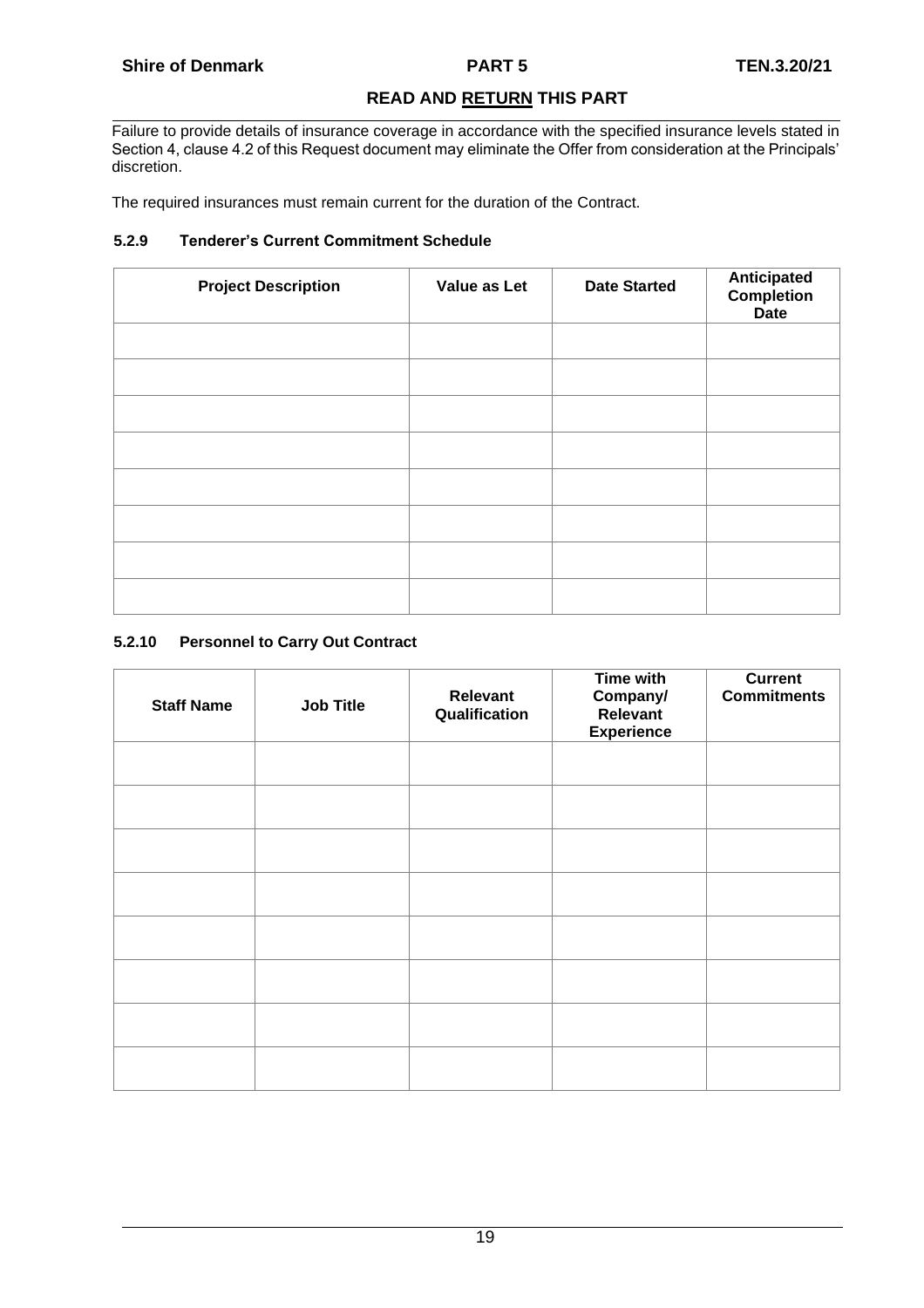# <span id="page-19-0"></span>**5.3 SELECTION CRITERIA**

# <span id="page-19-1"></span>**5.3.1 Compliance Criteria**

Please select with a yes or no whether you have complied with the following compliance criteria:

| <b>Description of Compliance Criteria</b>                                                                                          |          |
|------------------------------------------------------------------------------------------------------------------------------------|----------|
| Compliance with the Specification contained in this Request                                                                        | Yes / No |
| Compliance with the Conditions of Tendering contained in this Request                                                              | Yes / No |
| Compliance with the Quality Assurance requirement for this Request                                                                 | Yes / No |
| Compliance with Occupational Health and Safety Legislation                                                                         | Yes / No |
| Compliance with signing Offer Form (5.1) & Regional Price Preference Form (5.5)e                                                   | Yes / No |
| Compliance with signing Addenda (if applicable) Compliance with signing Offer Form<br>(5.1) & Regional Price Preference Form (5.5) | Yes / No |
| Compliance with and completion of the Price Schedule with signing Addenda (if<br>applicable)                                       | Yes / No |
| Compliance with lodging required attachments with and completion of the Price<br>Schedule                                          | Yes / No |
| Compliance with the time and place of lodging the Offer with lodging required<br>attachments                                       | Yes / No |
| Compliance with the time and place of lodging the Offer                                                                            | Yes / No |
|                                                                                                                                    |          |
|                                                                                                                                    |          |

# <span id="page-19-2"></span>**5.3.2 Qualitative Criteria**

Before responding to the following Qualitative criteria, Tenderers must note the following:

- All information relevant to your answers to each criterion are to be contained within your Offer;  $\Box$
- $\Box$ Tenderers are to assume that the evaluation panel has no previous knowledge of your organisation, its activities or experience;
- $\Box$ Tenderers are to provide full details for any claims, statements or examples used to address the qualitative criteria; and
- Tenderers are to address each issue outlined within a Qualitative criterion.  $\Box$

| A)<br><b>Relevant Experience</b><br>Describe your experience in completing similar Requirements. Tenderers<br>must, as a minimum, address the following information in an attachment and<br>label it "Attachment 11 - Relevant Experience": | Weighting            |
|---------------------------------------------------------------------------------------------------------------------------------------------------------------------------------------------------------------------------------------------|----------------------|
| Provide details of similar work;                                                                                                                                                                                                            | <b>25%</b>           |
| Provide scope of the Tenderer's involvement including details of<br>outcomes:                                                                                                                                                               | <b>Attachment 11</b> |
| Provide key personnel skills and experience and                                                                                                                                                                                             | Tick if attached     |
| Demonstrate competency and proven track record of achieving<br>outcomes.                                                                                                                                                                    |                      |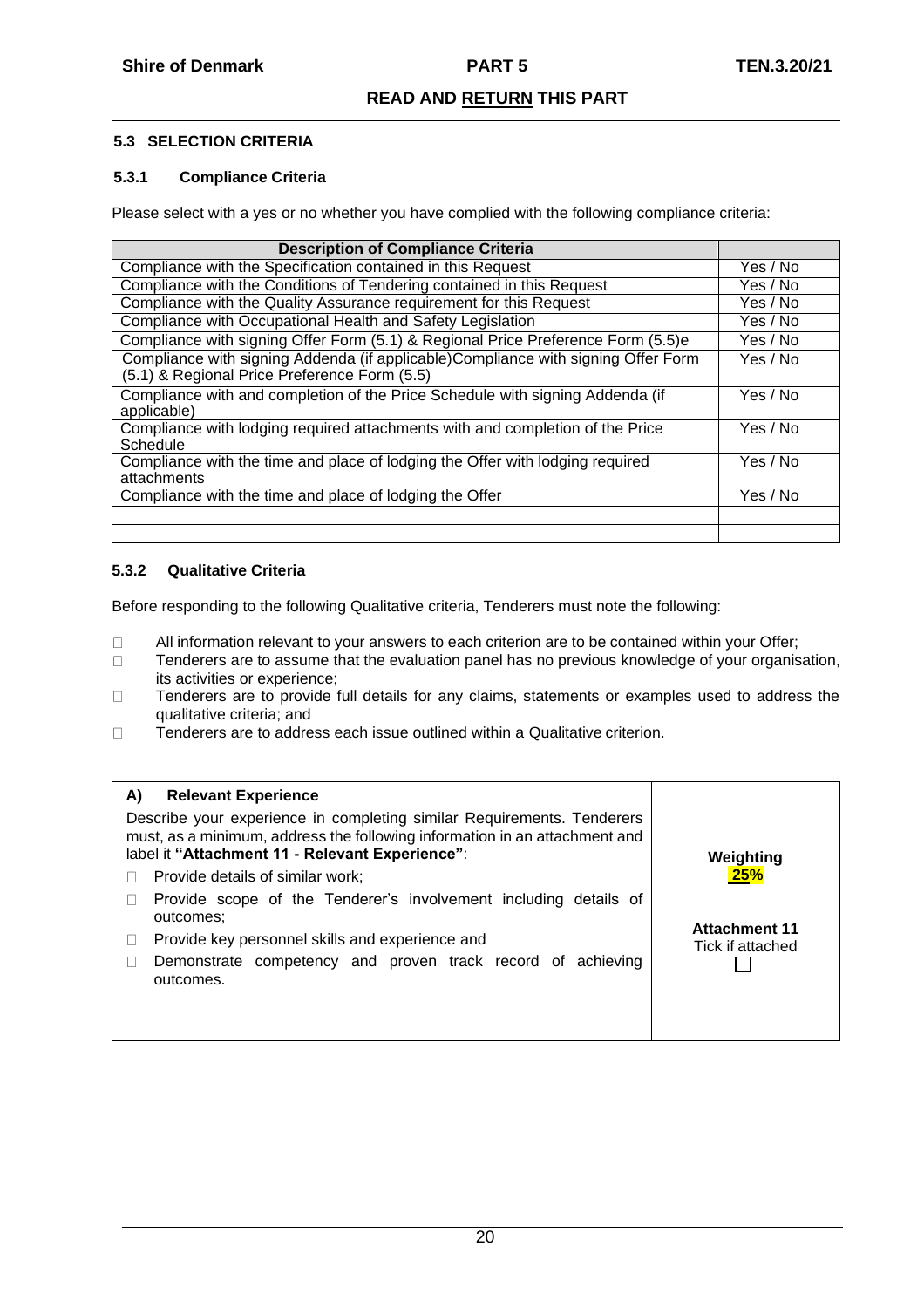| <b>Tenderer's Resources</b><br>B)                                                                                                                                              |                                          |
|--------------------------------------------------------------------------------------------------------------------------------------------------------------------------------|------------------------------------------|
| Tenderers should demonstrate their ability to supply and sustain the<br>necessary:                                                                                             | Weighting<br><b>25%</b>                  |
| Plant, equipment and materials; and                                                                                                                                            |                                          |
| Any contingency measures or back up of resources including personnel<br>(where applicable).                                                                                    | <b>Attachment 12</b><br>Tick if attached |
| supply a current commitment schedule<br>should<br>Tenderers<br>and<br>plant/equipment schedule in an attachment and label it "Attachment 12 -<br><b>Tenderer's Resources".</b> |                                          |

| E)<br>Cost                                            | Weighting  |
|-------------------------------------------------------|------------|
| Tenderers are to complete the Price Schedule at 5.4.3 | <b>50%</b> |
|                                                       |            |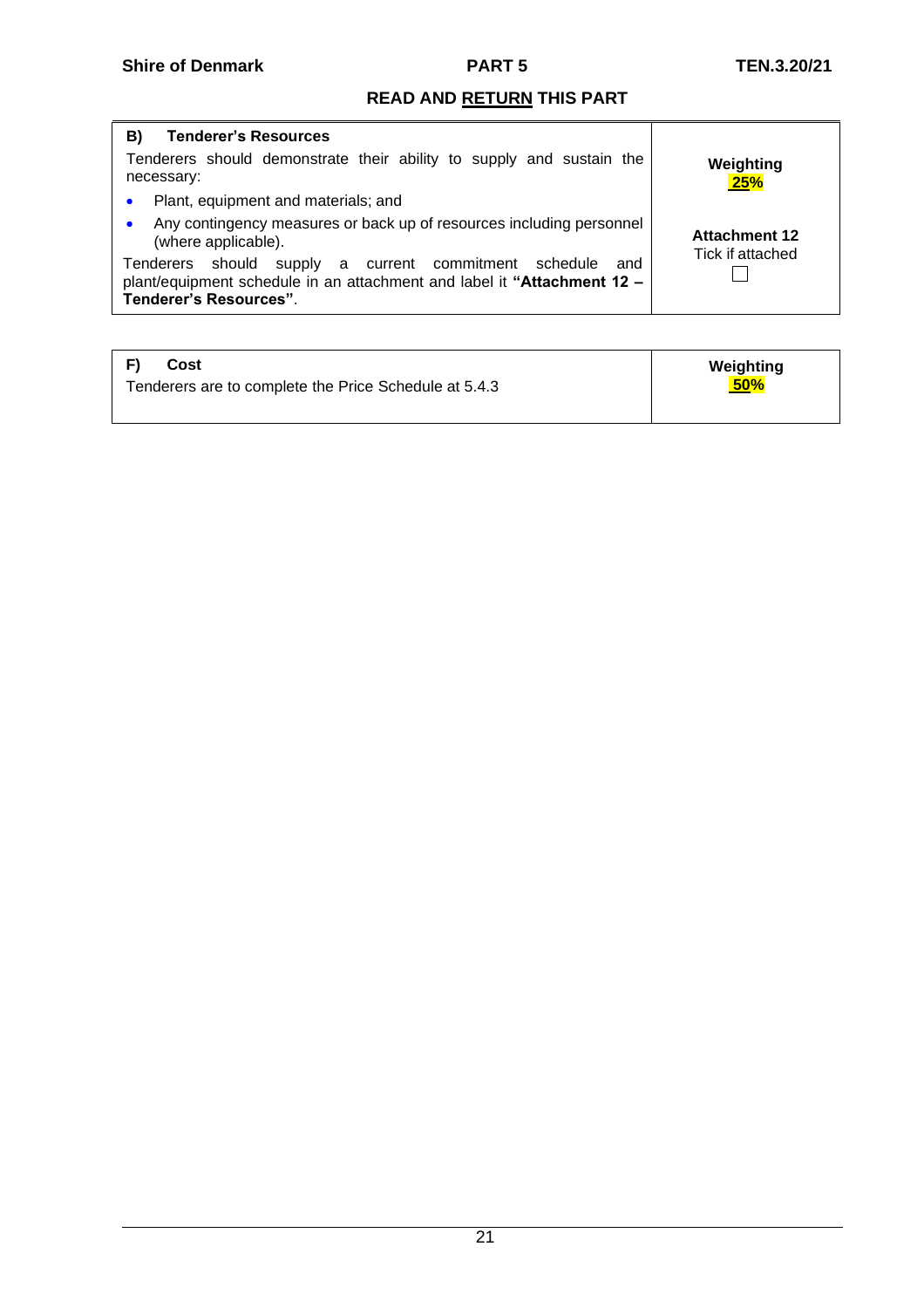# <span id="page-21-0"></span>**5.4 PRICE INFORMATION**

Tenderers **must** complete the following "Price Schedule". Before completing the Price Schedule, Tenderers should ensure they have read this entire Request.

# <span id="page-21-1"></span>**5.4.1 Discounts**

| Are you prepared to allow a discount for settlement of accounts made within<br>14 days of date of invoice? If yes, how much? | Yes / No             |
|------------------------------------------------------------------------------------------------------------------------------|----------------------|
|                                                                                                                              | If yes – how much:   |
| If you offer different discounts for different periods, or other discounts such                                              | <b>Attachment 13</b> |
| as volume discounts, detail them in an attachment labelled "Attachment 13                                                    | Tick if attached     |
| - Discounts".                                                                                                                |                      |

# **5.4.2 Price Basis**

| Are you prepared to offer a fixed price?                                   | Yes / No             |
|----------------------------------------------------------------------------|----------------------|
| If Yes, attach Price Schedule(s) and label it "Attachment 14 - Price       | <b>Attachment 14</b> |
| Schedule(s)"                                                               | Tick if attached     |
|                                                                            |                      |
| If No, please indicate how your proposed price variation mechanism differs | <b>Attachment 15</b> |
| from the one outlined above. Supply details and label it "Attachment 15 -  | Tick if attached     |
| <b>Price Variation Mechanism".</b>                                         |                      |

# **5.4.3 Price Schedule**

This Section contains price information in the form that the Principal wishes to receive it. Tenderers must complete (all of) the following Price Schedule(s). Before completing the Price Schedule(s), Tenderers should read the entire Request.

The Price Schedule is to be completed in full and in the format as detailed below. All boxes are to be completed in full. Tenderers not wishing to submit prices for an item should insert "N/A" into the box. Failure to follow instructions implicitly may render the Offer invalid.

Refer to Attachment F for submission of Price Schedule.

The Price schedule shall be completed electronically and submitted with the Tender. A printed and signed copy should also be provided.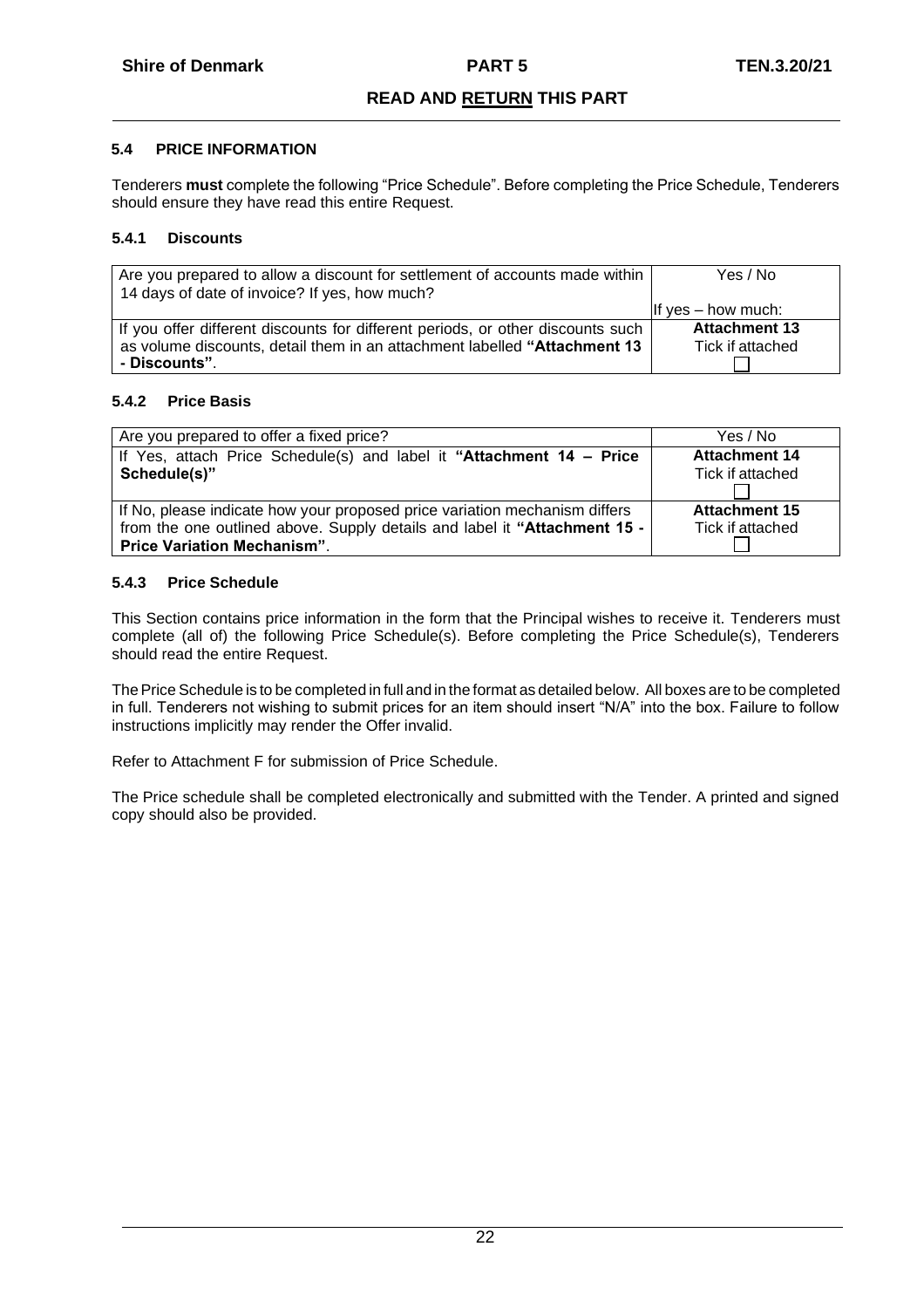#### <span id="page-22-0"></span>**5.5 REGIONAL PRICE PREFERENCE QUESTIONNAIRE (REFER TO SHIRE OF DENMARK REGIONAL PRICE PREFERENCE POLICY)**

The Shire of Denmark provides price preferences to local businesses when they are in competition for regionally based Local Government contracts.

 $\Box$ Bona fide businesses located within the prescribed regional area (Albany, Denmark, Plantagenet, and the Walpole Ward of the Shire of Manjimup) are eligible to receive a *Regional Business Preference.*

Details of the preferences and how they are applied are documented in the Regional Price Preference Policy contained in these request documents or at www.denmark.wa.gov.au .

To receive any regional preferences, and to ensure preferences are applied correctly where appropriate, local businesses must complete the following preference questionnaire. All businesses are required to complete the imported content section of the form if applicable.

| <b>Section A – Claiming Price Preferences</b>                                                                                               |     | Please tick: |  |
|---------------------------------------------------------------------------------------------------------------------------------------------|-----|--------------|--|
|                                                                                                                                             | Yes | No           |  |
| Is the Tenderer claiming the Regional Business Preference and the Regional<br>Content Preference. If NO go to Section C (Imported Content). |     |              |  |

| Section B - Regional Business Preference (Tenderers located within the<br><b>Prescribed Area)</b>                                                                                                                                                                    |     | Please tick: |  |
|----------------------------------------------------------------------------------------------------------------------------------------------------------------------------------------------------------------------------------------------------------------------|-----|--------------|--|
|                                                                                                                                                                                                                                                                      | Yes | No.          |  |
| Does the Tenderer maintain a permanent operational office employing staff on an<br>ongoing basis within the prescribed area?                                                                                                                                         |     |              |  |
| Are the Tenderer's premises located within the Shire of Denmark?                                                                                                                                                                                                     |     |              |  |
| Are your business premises located within the City of Albany, Shire of Plantagenet<br>and the Walpole Ward of the Shire of Manjimup?                                                                                                                                 |     |              |  |
| Has the Tenderer maintained and carried on business from these premises for the<br>past 6 months or more prior to the closure date of this Request/Tender?                                                                                                           |     |              |  |
| Will the Tenderer manage/deliver the contract outcomes from the business<br>premises described above (Regional Business Preferences are only available to<br>Tenderers which bid and manage/deliver the contract outcomes from their regional<br>business location)? |     |              |  |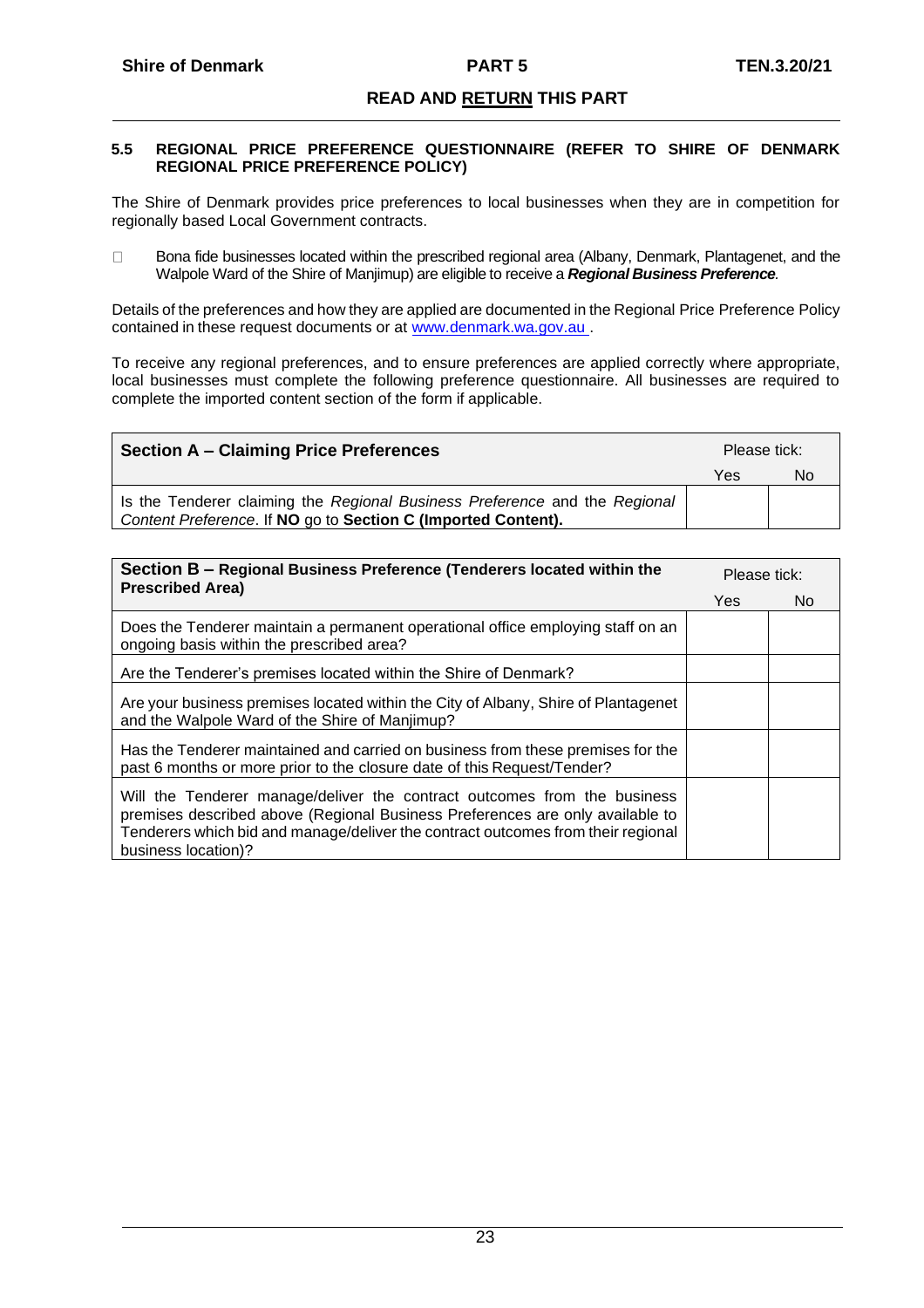# **Section C – Imported Content**

Tenderers are required to declare the value of any portion of their bid that comprises goods and services that have been imported from another country. Please list details of any goods and services included in your Offer that have been imported into Australia (attach additional list if required). Tenderers that believe there is no imported content in their bid must enter "Nil" or "Not Applicable" below.

| <b>Goods/Service Description</b>       | <b>Purchased from</b> | \$ Value |
|----------------------------------------|-----------------------|----------|
|                                        |                       |          |
|                                        |                       |          |
|                                        |                       |          |
|                                        |                       |          |
|                                        |                       |          |
|                                        |                       |          |
|                                        |                       |          |
| <b>Total Value of Imported Content</b> |                       | \$       |